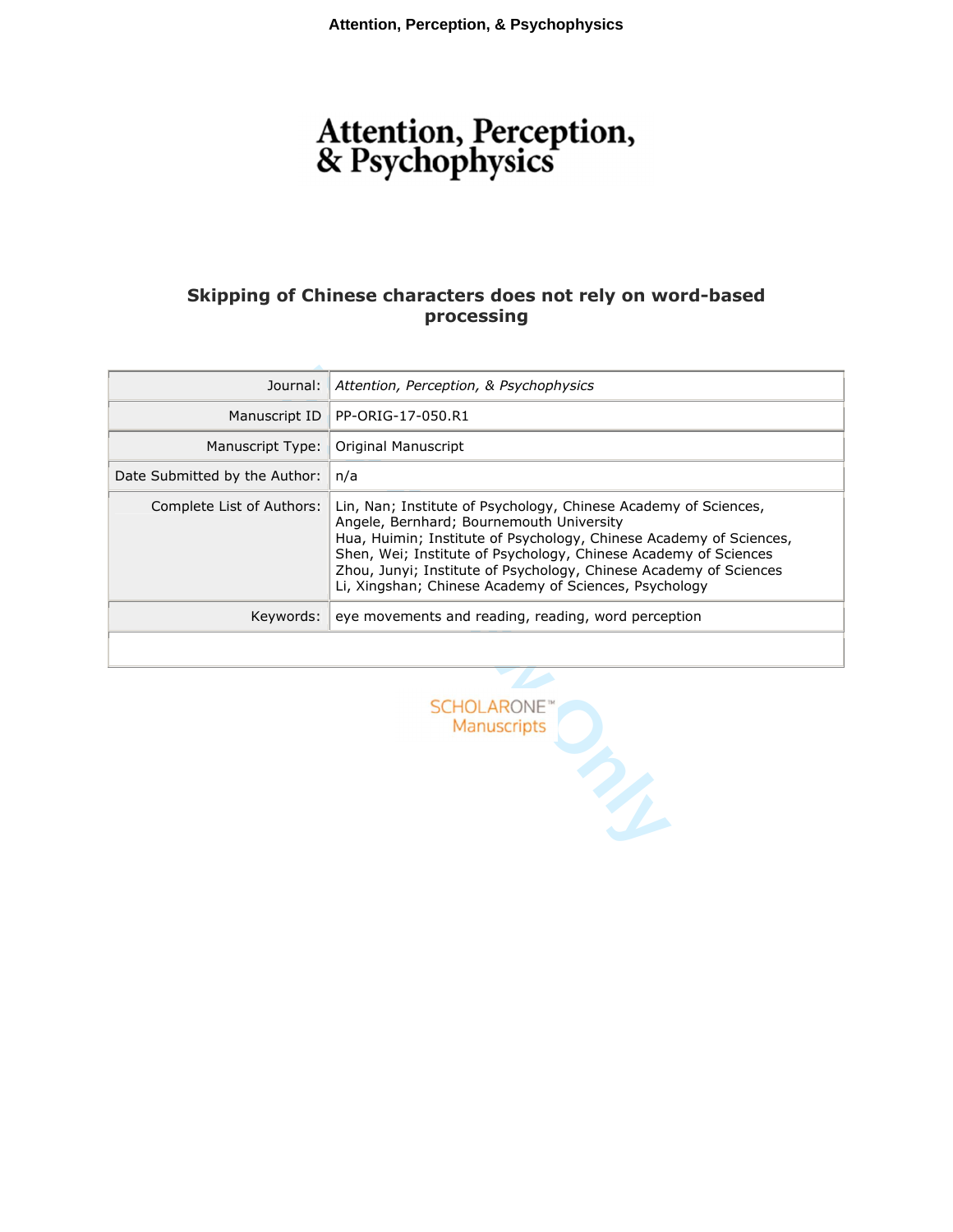#### **Page 1 of 27 Attention, Perception, & Psychophysics**

Skipping of Chinese characters does not rely on word-based processing

Nan Lin

CAS Key Laboratory of Behavioral Science, Institute of Psychology Department of Psychology, University of Chinese Academy of Sciences

Bernhard Angele

Psychology Research Centre, Faculty of Science and Technology, Bournemouth

University

Huimin Hua, Wei Shen, Junyi Zhou, and Xingshan Li CAS Key Laboratory of Behavioral Science, Institute of Psychology Department of Psychology, University of Chinese Academy of Sciences

# **Author Note**

University<br>
Huimin Hua, Wei Shen, Junyi Zhou, and Xingshan Li<br>
ey Laboratory of Behavioral Science, Institute of Psychonet<br>
of Psychology, University of Chinese Academy of S<br>
Author Note<br>
ch was supported by grants from th This research was supported by grants from the Natural Science Foundation of China (31571125, 31300842), a grant from British Academy (International Partnership and Mobility Scheme PM150023), and the Beijing Advanced Innovation Center for Imaging Technology (BAICIT-2016018).

Correspondence concerning this article should be addressed to Xingshan Li, CAS Key Laboratory of Behavioral Science, Institute of Psychology, 16 Lincui Road, Beijing, 100101, China, E-mail address: lixs@psych.ac.cn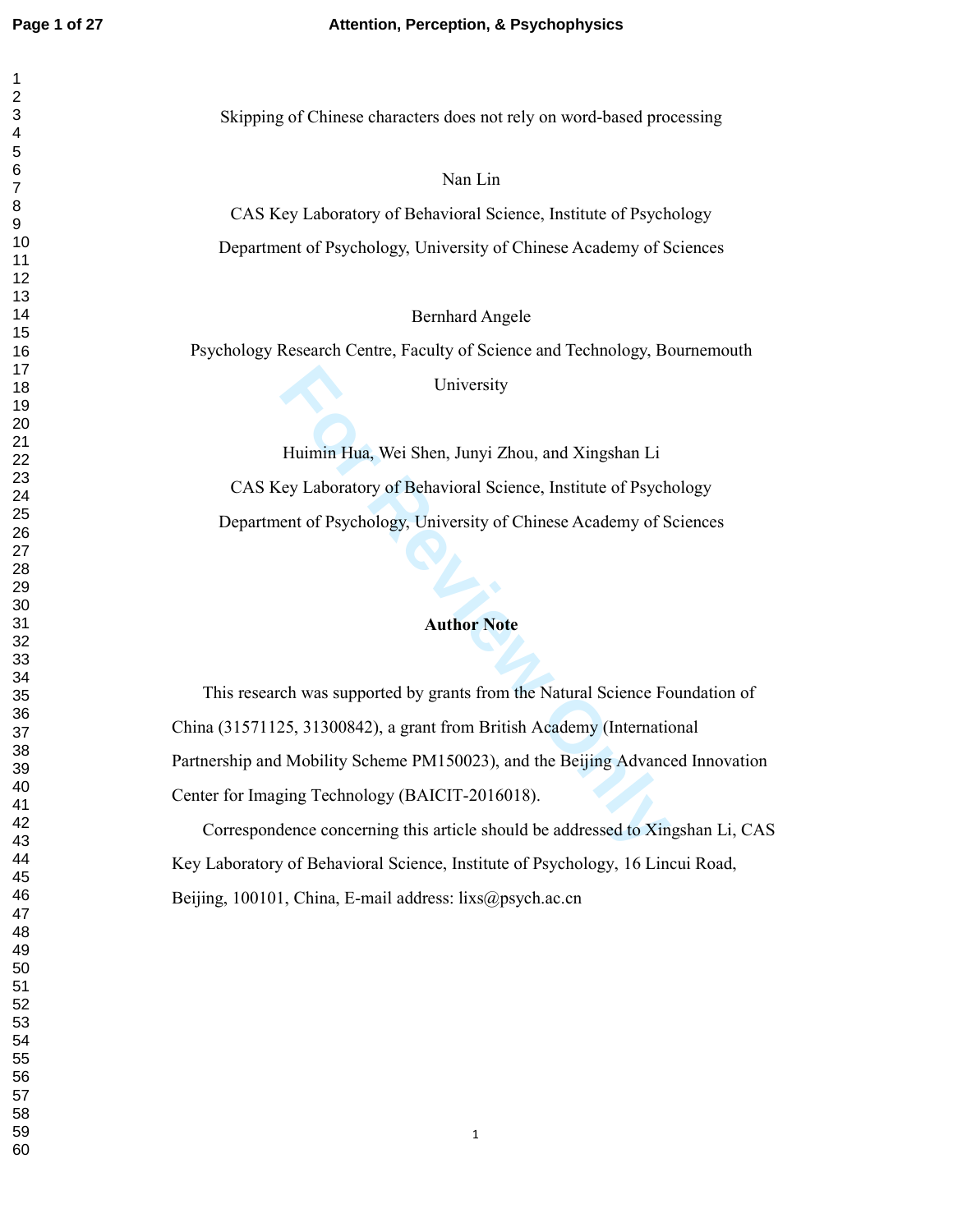#### **Abstract**

**Formular Example 12 Solution** Subsember assumes that skipping happens whenever the preview fy regardless of whether lexical processing has been cond skipping). Using the gaze-contingent display change woo hypotheses by su Previous eye-movement studies have indicated that people tend to skip extremely high frequency words (such as "the" in English and "的/de" in Chinese) in sentence reading. Two alternative hypotheses have been proposed to explain how this frequent skipping happens in Chinese reading: one assumes that skipping happens when the preview has been fully identified at the word level (word-based skipping); the other assumes that skipping happens whenever the preview character is easy to identify regardless of whether lexical processing has been completed or not (character-based skipping). Using the gaze-contingent display change paradigm, we examined the two hypotheses by substituting the preview of the third character of a four-character Chinese word with the high-frequency Chinese character "的/de", which should disrupt the ongoing word-level processing. The character-based skipping hypothesis predicts that this manipulation will enhance the skipping probability of the target character (i.e. the third character of the target word) because the character " 的/de" has much higher character frequency than the original character; the word-based skipping hypothesis instead predicts a reduction of the skipping probability of the target character because the presence of the character " 的 /de" is lexically infelicitous at word level. The results supported the character-based skipping hypothesis, indicating that in Chinese reading the decision of skipping a character can be made before integrating it into a word.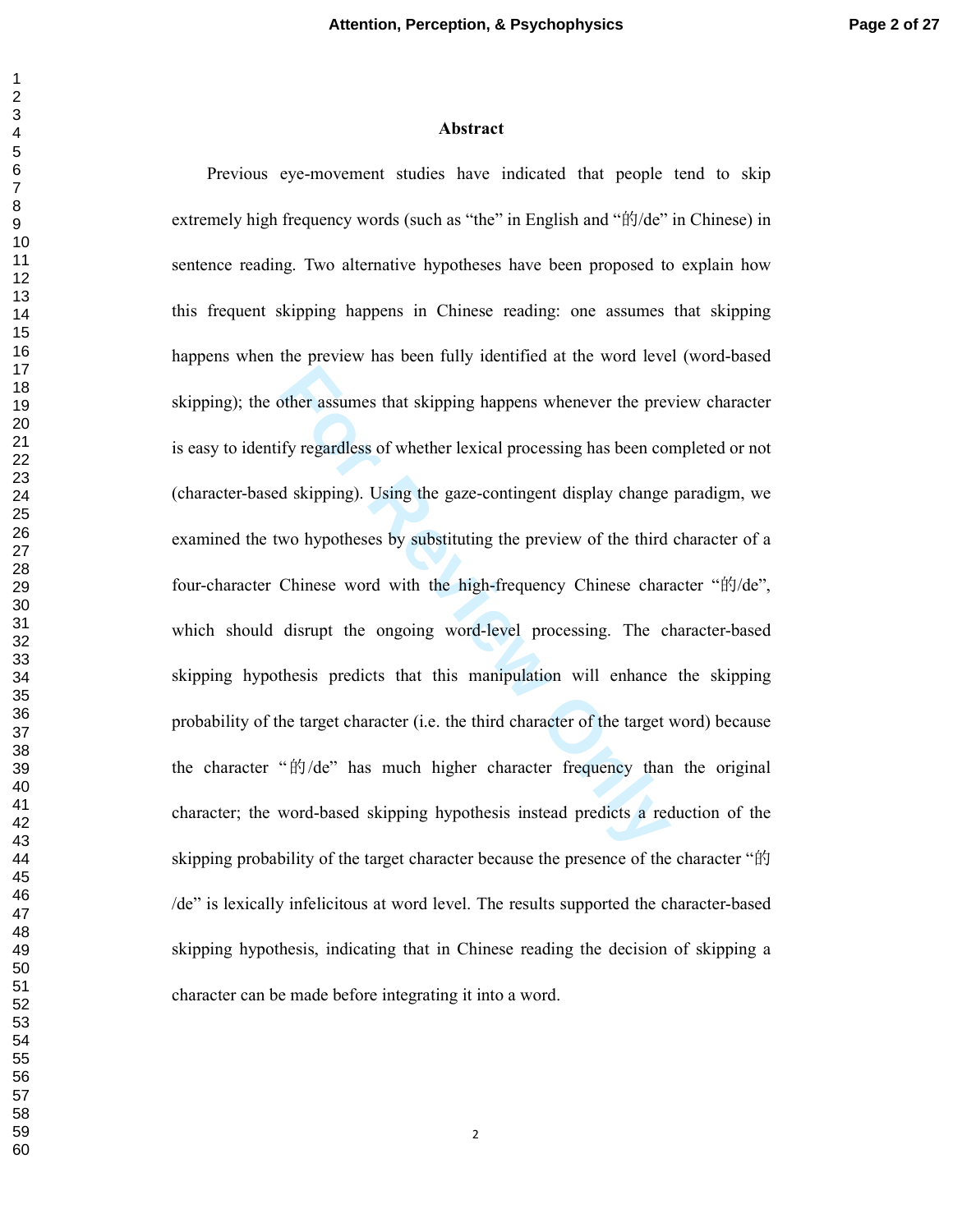Angele, Ahn, & Rayner, 2015; Angele, Laishley, Rayne<br>
4; Angele & Rayner, 2013; Rayner, 1998). Even though<br>
bility on the probability of skipping is well established,<br>
found that, at least in English, the influence of cont In sentence reading, people do not fixate every single word. Word skipping, that is, moving one's gaze past a word during first-pass reading without fixating it, happens frequently in both alphabetic reading (Carpenter & Just, 1983; Rayner, 1998) and Chinese reading (Inhoff & Liu, 1998). How do readers decide whether to skip a word or not? In alphabetic reading, word-skipping probability is modulated by the length and frequency of the previewed word and the predictability of the upcoming word (Abbott, Angele, Ahn, & Rayner, 2015; Angele, Laishley, Rayner, & Liversedge, 2014; Angele & Rayner, 2013; Rayner, 1998). Even though the effect of a word's predictability on the probability of skipping is well established, Angele and Rayner (2013) found that, at least in English, the influence of contextual information on skipping is rather weak and can be easily overridden by preview information: Using the gaze-contingent display change paradigm (Rayner, 1975), Angele and Rayner (2013) manipulated the preview that was available for a three-letter target word. When the upcoming word appeared to be the definite article "the" (a function word with the highest word-frequency in English vocabulary) readers skip it very frequently even if the syntactic sentence context does not allow for an article in that position in the sentence (e.g. "the" as the preview for "ban" in "The council voted to immediately ban smoking near public buildings"). A follow-up study (Angele et al., 2014) has found a similar effect for skipping previews of short high-frequency content words in infelicitous positions (e.g. "sad" as a preview for "sew" in "She would always sew her own dresses").

Furthermore, it seems that preview information is processed completely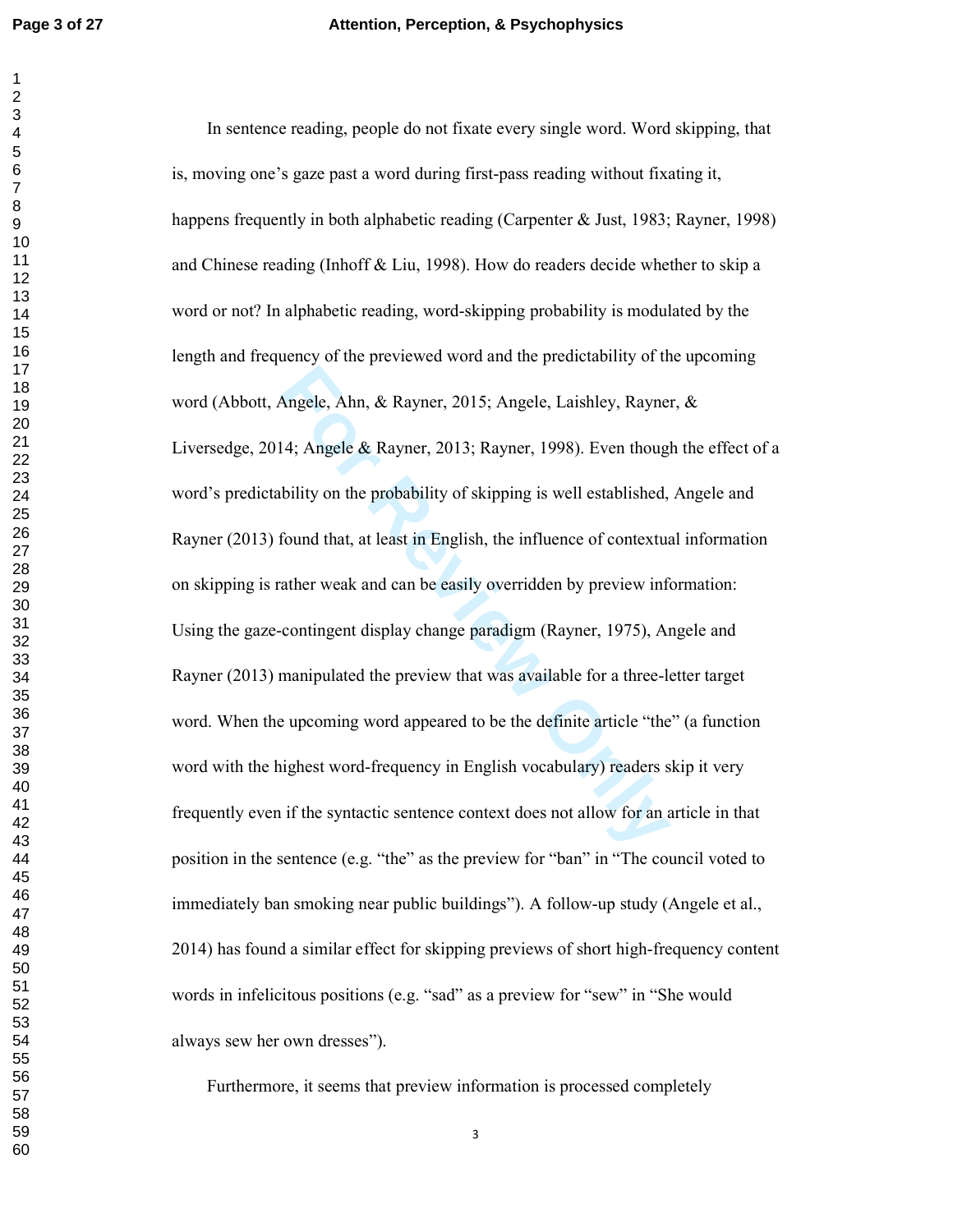**For The Example 11 Text**<br> **For Formulae I** integrals are result that readers in Abbott et al.'s (2015) experiment<br>
infelicitous "the"-preview if the context up to the posit<br>
was highly predictive of the actual target word independently from contextual information: Abbott et al. (2015) found that manipulating the semantic constraint of the sentence (i.e. the predictability of the word in whose position the preview of "the" appeared, for example "die" in "If you are shot in the head you will likely die" vs. "If you are shot in the foot you will likely die") does not reduce skipping of words that look like an infelicitous occurrence of "the". In fact, the effect of predictability on skipping that Abbott et al. (2015) found was completely independent from the "the"-skipping effect. This led to the somewhat counterintuitive result that readers in Abbott et al.'s (2015) experiment were more likely to skip an infelicitous "the"-preview if the context up to the position of the "the"-preview was highly predictive of the actual target word (which was never "the") than if the actual target word was of low predictability. These findings indicate that, in quite a few cases, readers make their word-skipping decision before integrating a previewed word into the sentence, while taking the contextual constraint into account separately (and without checking if the word at the target position actually fit the constraint).

Skipping also happens frequently in Chinese reading. Previous studies have highlighted several characteristics of skipping of Chinese characters and words. First, Chinese readers do not fixate every character. The probability of fixating one particular character in a sentence is about 42.8%, and the average saccade length is 3.15 characters (Li, Bicknell, Liu, Wei, & Rayner, 2014). Second, words comprising two or more characters are also sometimes skipped as a whole, and longer words are skipped less often than short words. For example, Li, Liu & Rayner (2011) showed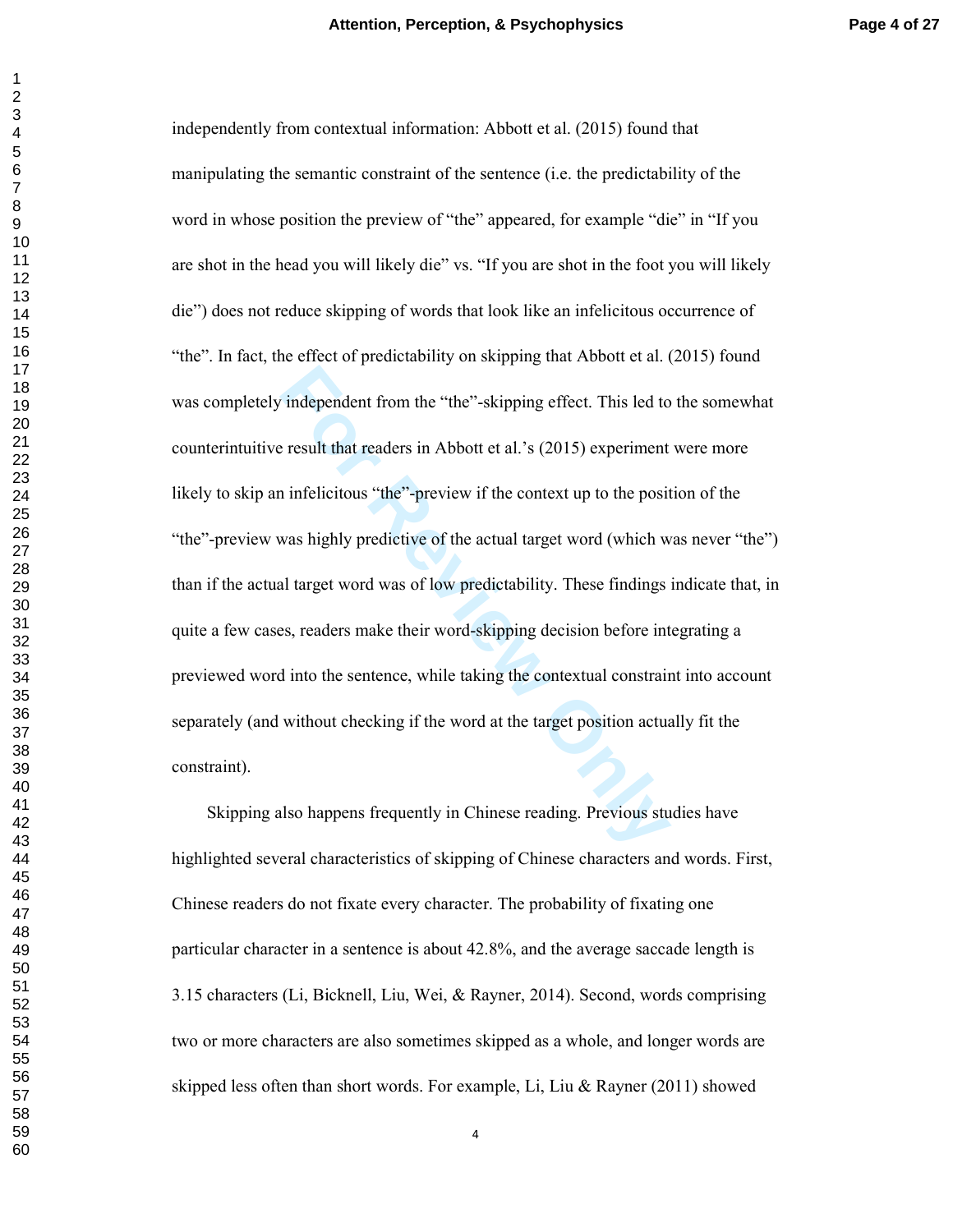that the skipping probability for two-character words was .34, while the skipping rate for four-character words was .07. Third, all characters in a word have similar fixation probabilities during first pass reading independent of their position within the word (Li et al., 2011; Li et al., 2014). Fourth, the reason why Chinese readers do not fixate every single character seems to be that Chinese readers can process more than one character during each fixation. It has been shown that the perceptual span in Chinese reading comprises one character to the left and two to three characters to the right of fixation (Inhoff & Liu, 1997, 1998; Tsai & McConkie, 1995).

Example 12 and two to three characters the left and two to three characters to the left and two to three characters of  $\&$  Liu, 1997, 1998; Tsai  $\&$  McConkie, 1995).<br>We now know about many aspects of word/character skip Although we now know about many aspects of word/character skipping during Chinese reading, the exact mechanism of how to determine when to skip a word or a character is still not clear. Interestingly, a recent study of Chinese reading (Zang et al., in press) has obtained some findings highly similar to those of Angele and Rayner (2013). In their study, Zang et al. investigated whether the preview of a single-character word – " 的/de", which is a function word (more precisely, a grammatical particle, indicating, among other things, ownership) and the word with the highest word-frequency in the Chinese vocabulary, can enhance skipping probability. They found that, just as occurs with "the" in English reading, a preview of "的/de" increased the probability of skipping the character, even when it occurs in a position where it violates syntactic constraints from the sentence context.

What triggers this "automatic" skipping response? One possibility is that readers might process the preview word lexically and then make decision whether it will be necessary to fixate that word in order to achieve full lexical access or not. This would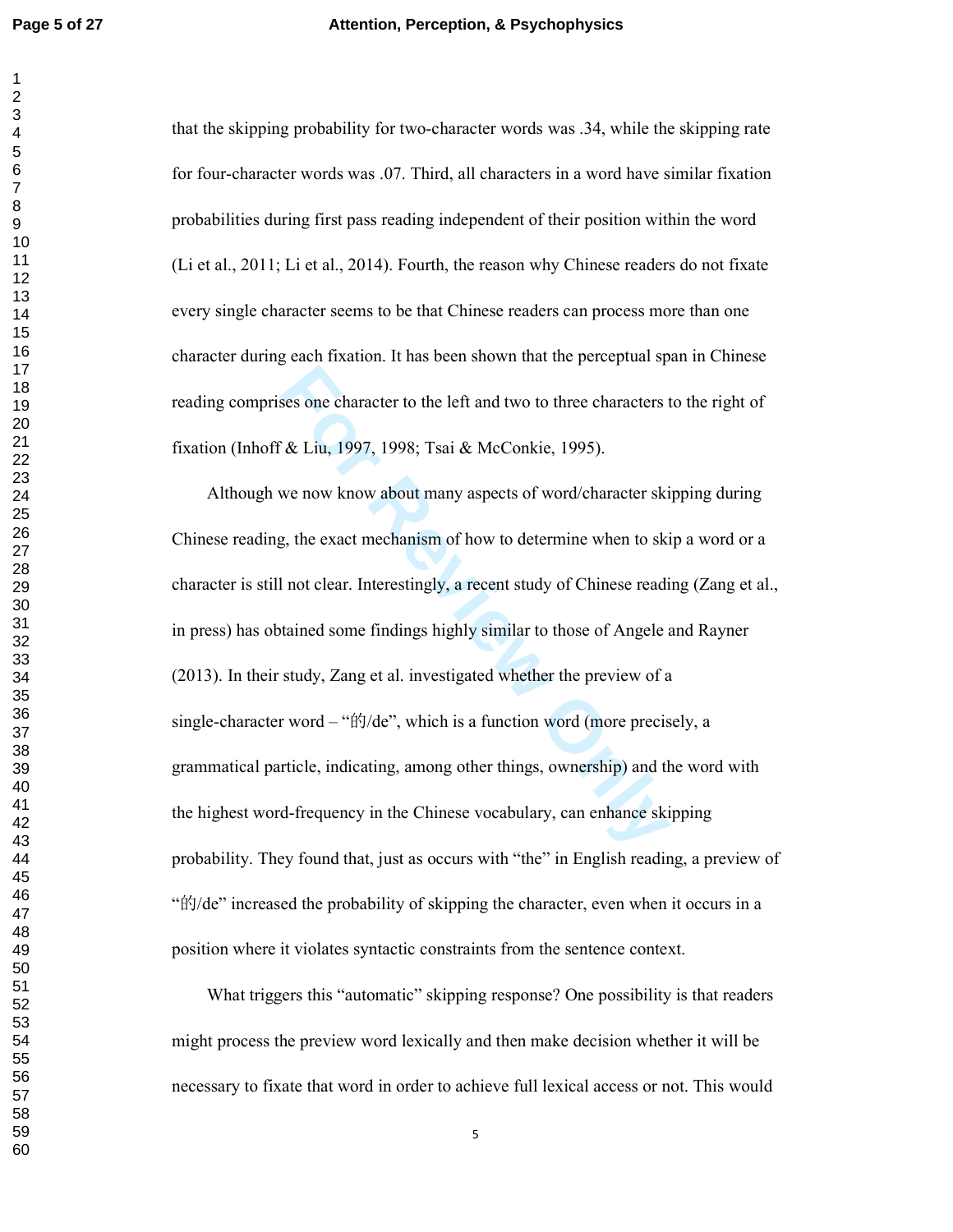urrently with the planning of the upcoming saccade. At<br>
<sup>1</sup> if word n can be fully identified during this stage. The<br>
<sup>1</sup> if word n can be fully identified during this stage. The<br>
<sup>1</sup> is to be shifted to word n+1 when the be predicted by the E-Z Reader model (Reichle, Pollatsek, & Rayner, 2006). The E-Z reader model assumes that words are processed serially, and the decision on when to move the eyes and where to move the eyes are directly determined by different stages of word processing. The completion of the "familiarity check" stage L1 on the currently fixated word (word n) will initiate a saccade program to move the eyes to next word (word  $n + 1$ ). The currently fixated word will then finish lexical access (stage L2) concurrently with the planning of the upcoming saccade. Attention will shift to word n+1 if word n can be fully identified during this stage. Therefore, attention is likely to be shifted to word n+1 when the eyes are still on word n and the lexical processing of word  $n + 1$  is likely to begin (again with the familiarity check stage L1) while the eyes are still on word n. The eye movement control module needs some time to program and prepare the saccade after they receive the saccade program signal (stages M1 and M2). In some situations, the familiarity check (L1) of word n +1 finishes quickly enough that saccade programming still is at a stage where the saccade to word n+1 (now no longer necessary) can still be cancelled (i.e. before the end of stage M1). In this situation, a new saccade to word  $n+2$  (the word to the right of word  $n+1$ ) is prepared and, as a consequence, word  $n+1$  is skipped.

Essentially, the oculomotor system "bets" that it will be able to finish identifying the current word before the saccade preparation is complete. If both the currently fixated word and the upcoming word are easy to identify, the model predicts that there will be enough time to identify both words and move attention to the subsequent word. If this happens early enough, the saccade to the upcoming word will be cancelled and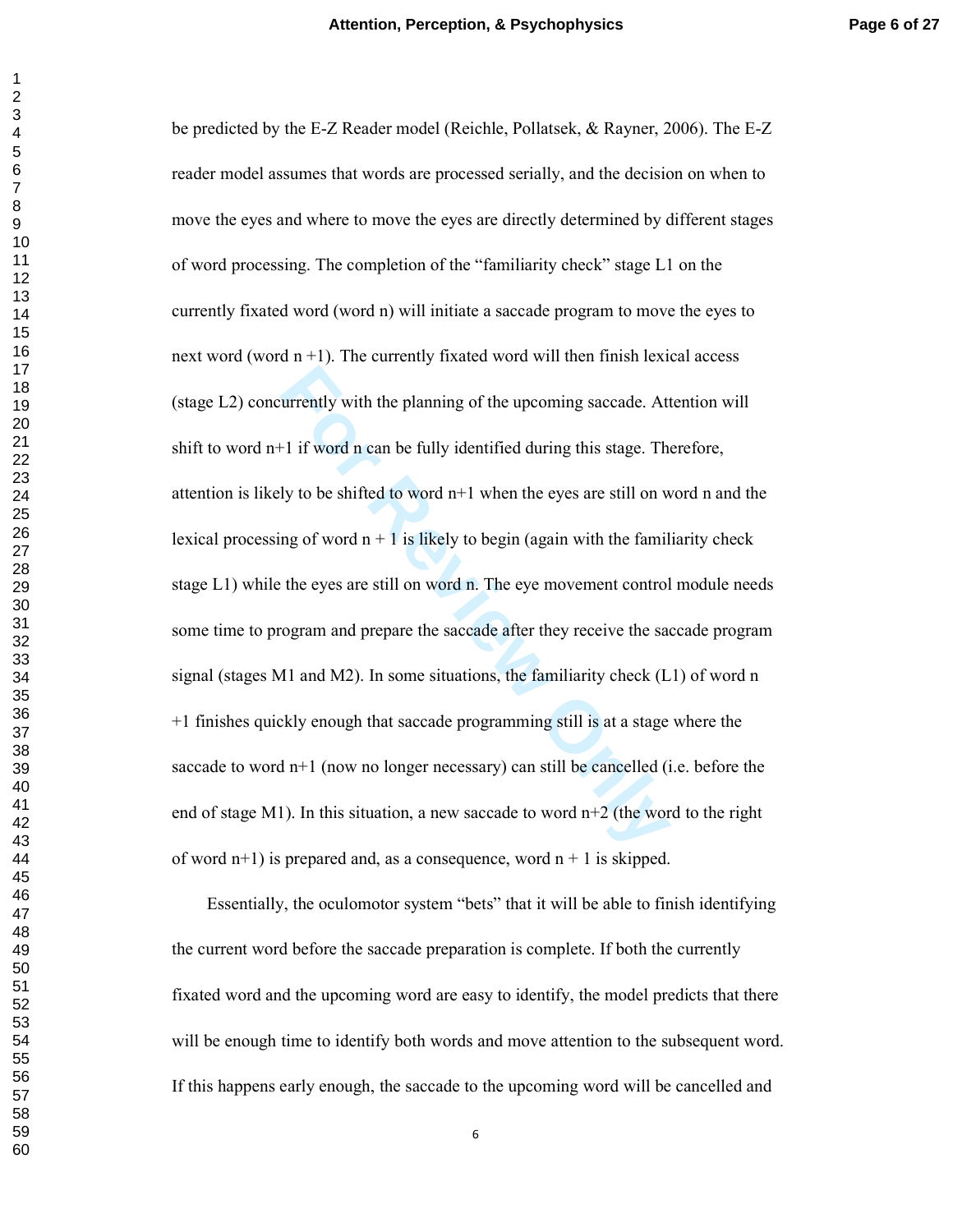a skipping saccade programmed instead. We will refer to this hypothesis as the *word-based skipping hypothesis*.

**For Review Only** Another hypothesis has been proposed to explain how skipping happens, especially in Chinese reading. Since there are no inter-word spaces to mark word boundaries, Chinese readers usually do not target any specific position within a word (Li, Liu & Rayner, 2011). Instead, some studies have suggested that Chinese readers might use a processing-based strategy to plan their eye movements: During any given fixation, they try to process as much information as possible foveally and parafoveally, and then plan their next eye movements to obtain information beyond what they have already processed (Li et al., 2011; Wei, Li, & Pollatsek, 2013). Thus, if the preview character is easy to process (e.g. a high-frequency character such as "的/de"), the resulting saccade is likely to be long, increasing the chance that the preview character may be skipped. Instead of emphasizing the role of words, the processing-based strategy assumes that the amount of information that has been processed for upcoming characters is what determines where to move the eyes. We will refer to this possibility as the *character-based skipping hypothesis*.

How can we distinguish between the word-based skipping and character-based skipping hypotheses? If the character-based skipping hypothesis is true, characters that are easy to recognize (e.g. characters with low visual complexity or high frequency) should be skipped more often than those that are difficult to recognize, no matter whether the character to be skipped is a word on its own, such as in all the previously reported experiments, or if it is embedded in another word. However, if the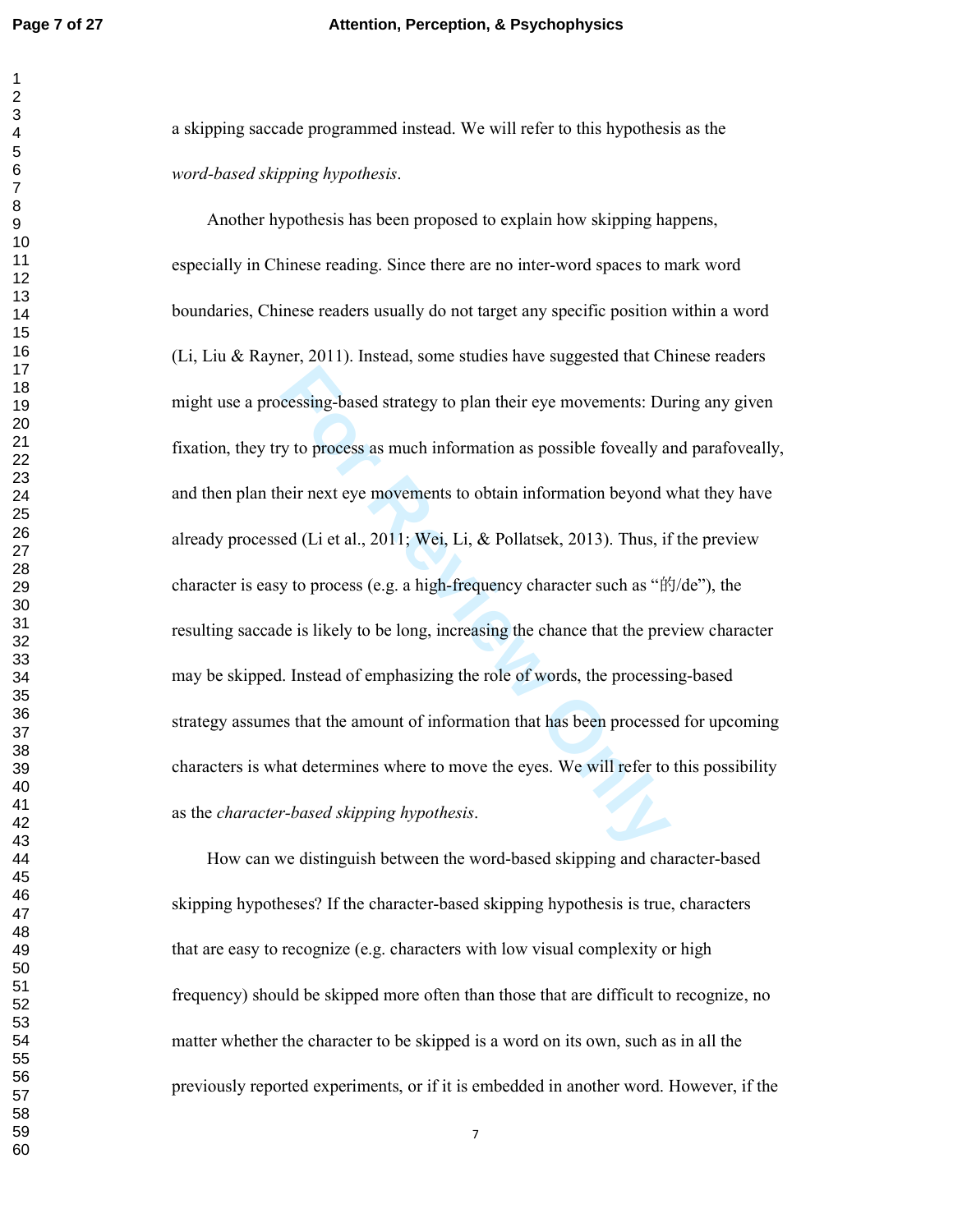decision to skip a character is based on successful word-level processing, embedding the character in a longer word should lower the probability that it is skipped since its presence should affect the processing of the embedded word.

**Example 1** display change paradigm in which participants were as<br>
computer screen. Before the eyes crossed an invisible be<br>
target character (the third character of the target word)<br>
with the character "ffJ/de". After the In the present study, we aimed to examine how the preview of the extremely high frequency character " 的/de" embedded in a multi-character Chinese word affects the skipping probability. We chose four-character words as target words and we used a gaze contingent display change paradigm in which participants were asked to read sentences on a computer screen. Before the eyes crossed an invisible boundary located to the left of the target character (the third character of the target word), the preview was substituted with the character "的/de". After the eyes crossed the boundary, the third character changed to the correct character as in the target word. The above design allowed us to examine whether the presence of a high frequency preview character would make the skipping probability increase when it resulted in lexical violation at word level. We expected that if Chinese readers decide to skip a previewed character based on character level processing and before integrating it into a word, as assumed by the character-based skipping hypothesis, then the previewed<br>"的/de" may make the skipping probability increase; otherwise, if the skipping decision is on the premise of successful word-level processes associated with the preview character, as assumed by the word-based skipping hypothesis, the lexical violations associated with the previewed " $\sharp$ j/de" would result in a reduction of skipping probability as readers should fixate, rather than skip, a part of the sentence that is difficult to process.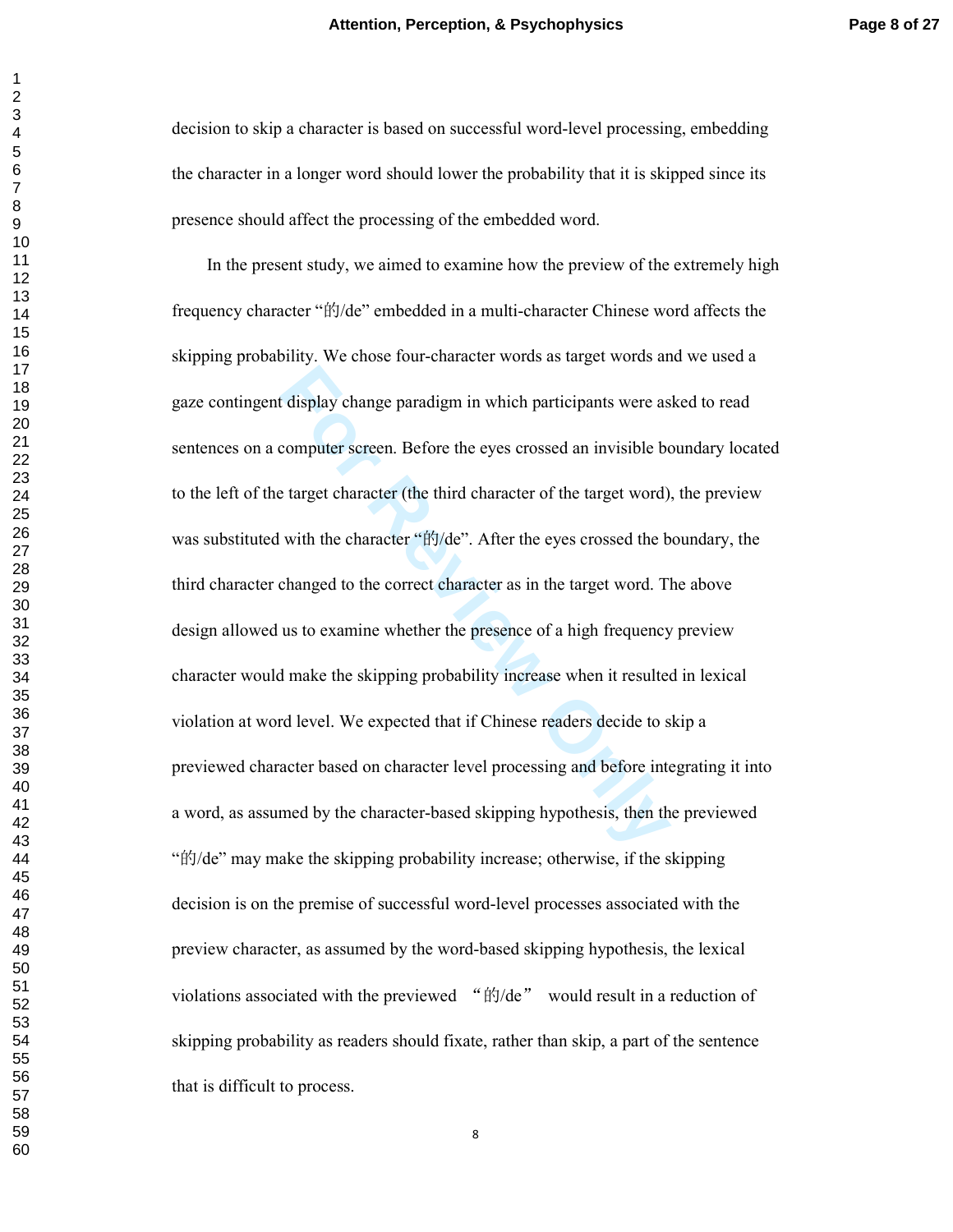<sup>2</sup>, and "<sup>4</sup><sup>#</sup>|" ("zhen") means "needle". Therefore, if the c<br>to a short target word (e.g. " $\overleftrightarrow{J}$  if)<sup>4</sup>|<sup>+</sup>"), readers may treat<br>the target word and the embedded character "if)/de" as i<br>r words (e.g. " $\overleftrightarrow{J}$  if)<sup>4</sup> A key point of the above experimental design was to ensure that the presence of the incorrect preview character " 的/de" would result in lexical violation at word level. In this context, it should be noted that the majority of Chinese characters can be used either as a component of a multi-character word or as a single-character word. For example, "方针" ("fangzhen") is a two character word that means "policy" while its component characters can both be used as single-character words: "方" ("fang") means "square", and "针" ("zhen") means "needle". Therefore, if the character "的/de" is embedded into a short target word (e.g. "方的针"), readers may treat the remaining character(s) of the target word and the embedded character "的/de" as independent single-character words (e.g. "方的针" can be interpreted as "a square needle"), which would possibly constitute a semantic or syntactic violation, but not necessarily a lexical violation. To minimize this problem, we chose to embed the character " 的/de" in a long word where the remaining characters and the embedded character "的/de" can hardly be perceived as single-character words.

We chose four-character words but not longer words as our target words for two reasons. First, according to the Chinese Linguistic Data Consortium (2003) corpus, 2.8% of words are one character words, 63.9% are two-character words, 17.5% are three-character words, 14.2% are four-character words, and only 1.7% are longer than four characters. Therefore, a typical Chinese word consists of no more than four characters<sup>1</sup>. Second, previous studies have provided adequate evidence that

 $\frac{1}{1}$  A large portion of four-character Chinese words are four-character idioms. Their role and usage as words are well-accepted. For example, they are included as words in the Contemporary Chinese Dictionary (Chinese Academy of Sciences 2005), which is the most authoritative Chinese language dictionary. Therefore, we did not differentiate four-character idioms from the other four-character words in the present study.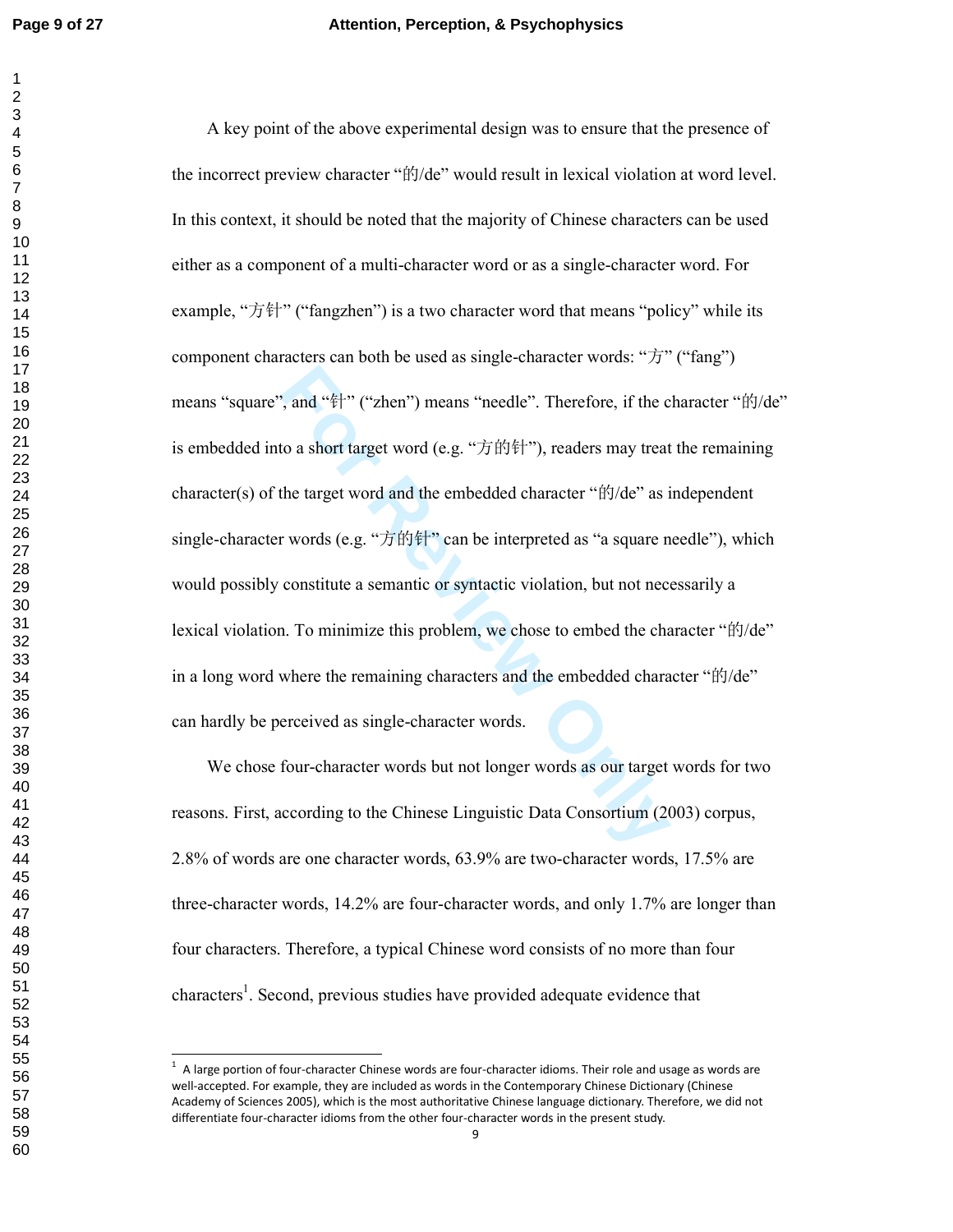four-character words are represented in Chinese readers' mental lexicon. For example, Li et al. (2009) found that, for a four-character string, Chinese readers can recognize its third and fourth characters much faster when they constitute a word than when they constitute two unrelated words or a congruent two-word phrase. Gu et al. (2015) found that it is more difficult to detect the transposition between the second and third characters of a four-character string when it is a four-character word than when it is a phrase consisting of two two-character words. Therefore, we used four-character words as target words in the current study.

**Formular Solution** and the entertainment study.<br> **Formular Solution** and substituted the preview of the character words and substituted the preview of the character " $\frac{f(t)}{d}$ ". This effectively made an interpon word im We chose only four-character words whose first two characters cannot form a word on their own as our target words and substituted the preview of their third characters with the character "的/de". This effectively made an interpretation of "的 /de" as a function word impossible. Within this design, the first, second, and last characters of the target word provide rich clues to prime the representation of the target word, minimizing the possibility that readers treat them as independent single-character words; the character " 的/de" is embedded in the middle of the target word, preventing it from being perceived as a single-character word preceding or following the target word; the first two characters cannot form a word either by themselves or together with the following character " 的/de", ensuring that the presence of the character "的/de" will immediately result in lexical violations at word level even before the last character of the target word is recognized.

Because there is evidence that the probability of skipping a character is also affected by its visual complexity (Liversedge et al., ; Ma & Li,  $2015$ ) and its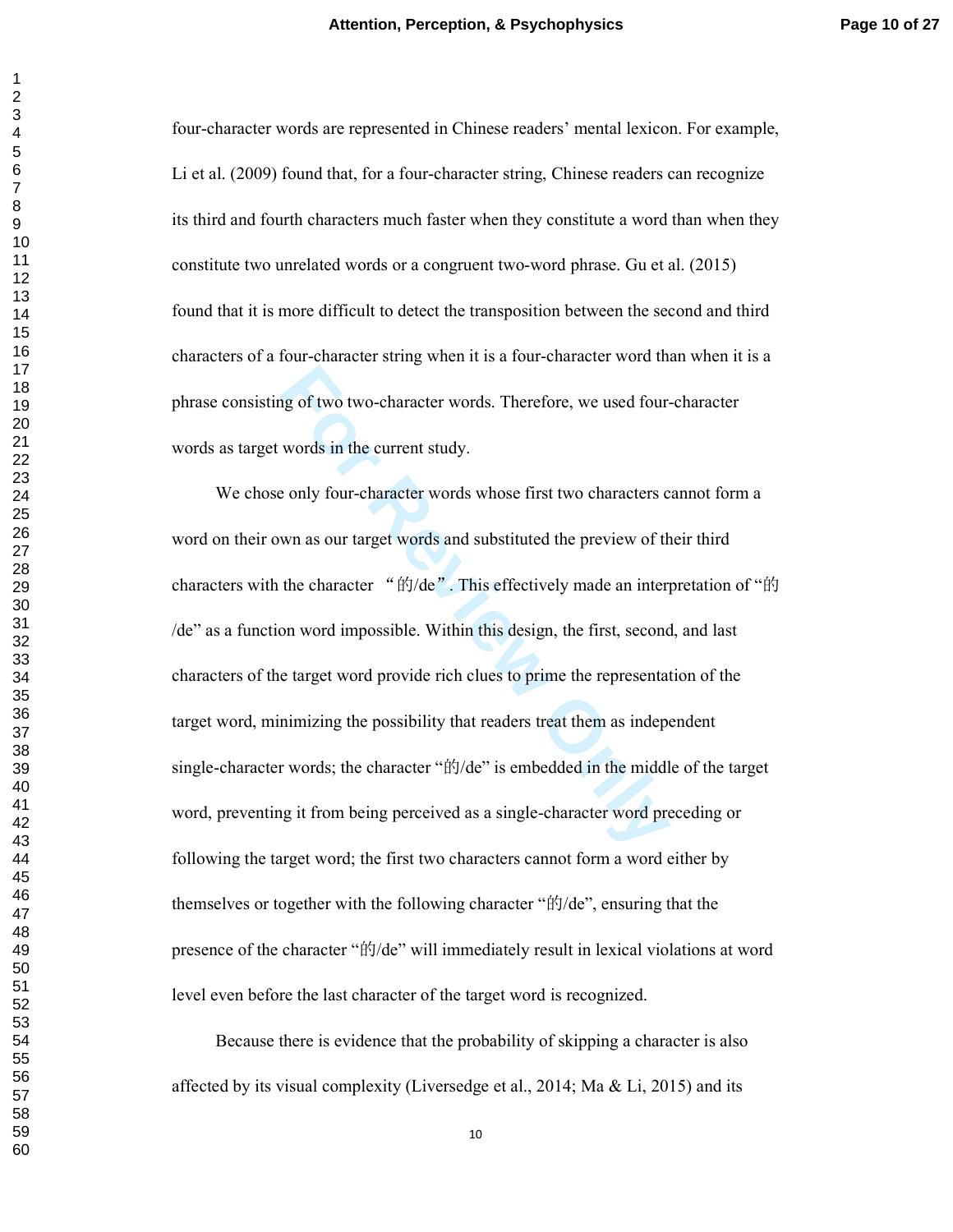ntrol conditions. The characters " $\frac{4}{3}$ /diao" serves as a colosely matches the sub-character visual properties of " $\frac{4}{10}$  to those numbers and share the same right radical (i.e., " $\frac{4}{5}$  u" serves as another co grammatical properties (e.g. a function word might be skipped more often than a content word; Carpenter & Just, 1983; cf. Angele et al., 2014), we also added two control conditions to examine whether the relatively low visual complexity and the grammatical properties of " 的/de" enhance the skipping probability. Given that the number of function words in Chinese is very limited, there is no other character that matches " 的/de" on both the visual and grammatical dimensions. Therefore we used two separate control conditions. The characters " 钓/diao" serves as a control condition that closely matches the sub-character visual properties of "的/de": They have the same stroke numbers and share the same right radical (i.e., " $\sqrt{y}$ "). The character "乎/hu" serves as another control condition in that its grammatical properties are similar to those of "的/de" (though is much less frequent): Both "乎/hu" and " 的/de" can be used as single-character function words and can be used as auxiliaries as well as modal particles (Sun, Huang, Sun, Li, & Xing, 1997). The inclusion of the control conditions can help distinguish the two target hypotheses: According to the word-based skipping hypothesis, the "钓/diao" and "乎/hu" previews, like the "的/de" preview, should disrupt word-level processing and thus result in a reduction of skipping probability. On the other hand, according to the character-based skipping hypothesis, if the "的/de" preview is skipped more often due to its extremely high frequency but not because of its visual complexity or its grammatical properties, then the skipping probability of the " 钓/diao" and " 乎/hu" previews should not be significantly different from that of the unsubstituted previews. **Method**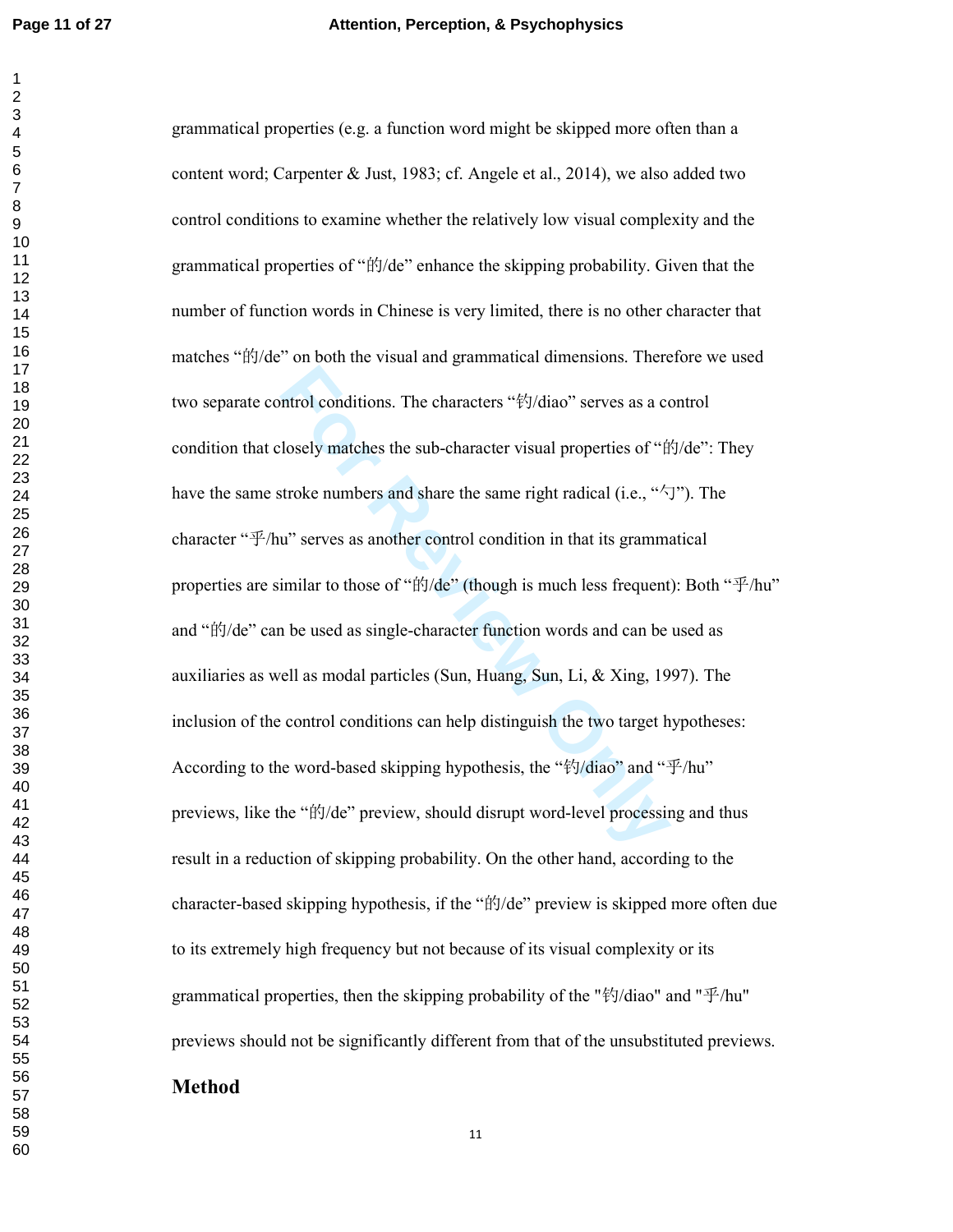## **Participants**

Twenty-eight students (17 females) from colleges around the Institute of Psychology, Chinese Academy of Sciences participated in the experiment. All participants were native Chinese speakers with normal or corrected to normal vision and were naive to the purpose of the experiment.

### **Apparatus**

Participants' eye movements were recorded using an SR Research EyeLink 1000 eye tracker with a sampling rate of 1000 Hz. Sentences were displayed on a 21-inch CRT monitor with a refresh rate of 150 Hz. Each character subtended a visual angle of approximately 1°.

#### **Materials**

Is' eye movements were recorded using an SR Research<br>
1 a sampling rate of 1000 Hz. Sentences were displayed<br>
ith a refresh rate of 150 Hz. Each character subtended a<br>
1y 1°.<br>
Is read 80 experimental sentences with four ex Participants read 80 experimental sentences with four experimental conditions. The sentences were no more than 32 characters long (ranging from 18 to 32 characters) and were all single-line sentences (See Table 1 for examples). Each experimental sentence contained a four-character target word (located at least five characters away from the beginning and the end of the sentence). Frequencies of target words in the Chinese Linguistic Data Consortium (2003) corpus ranged from 0.05 to 6.30 occurrences per million (*M*=0.87; *SD*=0.88).

There were four preview conditions for each target word. The first condition was the identity condition, in which the preview was identical to the target word (e.g., 道 貌岸然 as the preview of 道貌岸然, which means "sanctimonious"). The second condition was the " 的/de" condition, in which the preview of the third character of the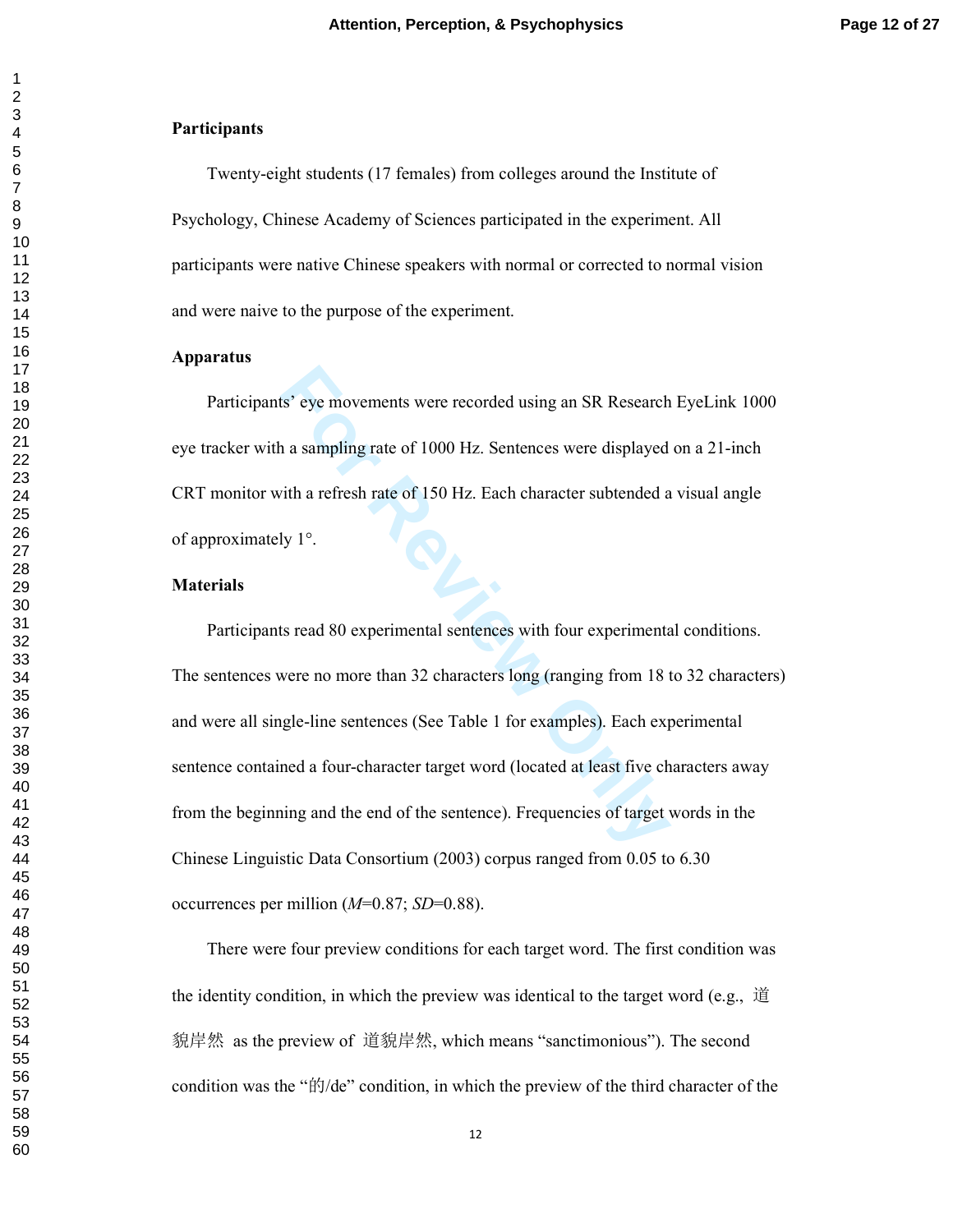gh frequency, specifically, its visual complexity (e.g. no<br>grammatical properties (e.g. a character that is very free<br>(b), may enhance skipping. The control conditions are vert<br>aspects, but there are some small differences target word (i.e. the target character) was substituted with the character "的/de" (e.g., 道貌的然 as the preview of 道貌岸然). The third and fourth conditions were control conditions, in which the preview of the target character was substituted with the characters " 钓/diao" (e.g., 道貌钓然 as the preview of 道貌岸然) and " 乎/hu" (e.g., 道貌乎然 as the preview of 道貌岸然), respectively. The characters in the control conditions were chosen to investigate whether the characteristics of "的/de" other than its extremely high frequency, specifically, its visual complexity (e.g. number of strokes) and its grammatical properties (e.g. a character that is very frequently used as a function word), may enhance skipping. The control conditions are very similar to  $\mathcal{L}$ <br>"的/de" in most aspects, but there are some small differences (e.g. "钓/diao" is a verb and " 乎/hu" is visually simpler than " 的/de"). Because of this, the findings of the control conditions should be interpreted with caution.

We selected the four-character target words from the Chinese Linguistic Data Consortium (2003) corpus considering the following factors: First, we ensured that the first two characters of each target word cannot constitute a two-character word so that substituting a different character for the target character would always result in a lexical violation. Second, the mean stroke number of the target characters (*M*=7.95; *SD*=2.41) was matched to the number of strokes of the character " 的/de" (which is 8). Third, the mean character frequency (occurrences per million) of the target characters (*M*=192.51; *SD*=164.96) was much lower than the character frequency of the character "的/de" (which is 22797) and no lower than that of the character "钓/diao" or " 乎/hu" (which are 23 and 162, respectively).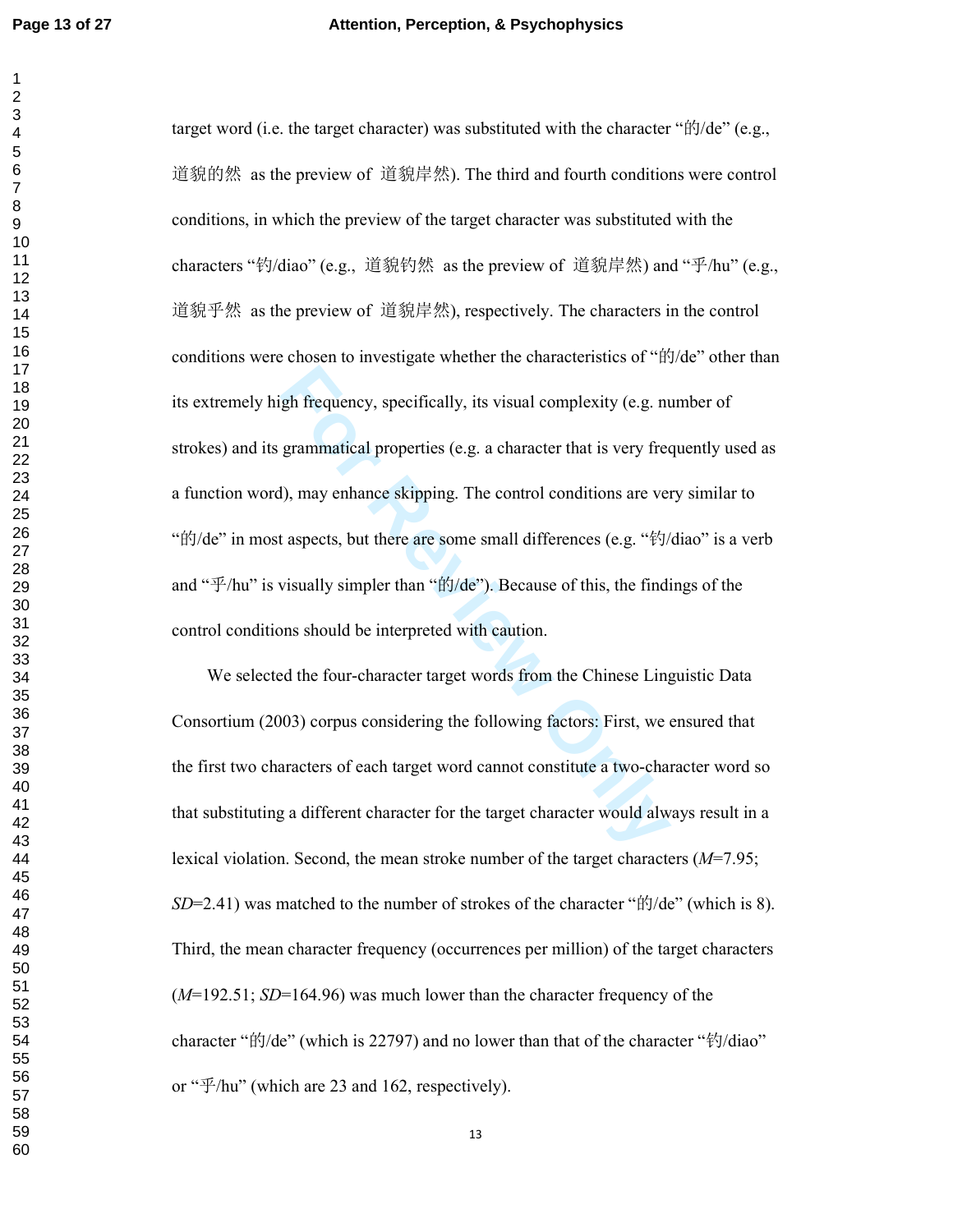## **Procedure**

For was replaced by the target character on the screen. A<br>ticipants were asked whether or not they noticed anythi-<br>Friment. No participant reported that they noticed the bo-<br>uring the experiment. Among the experimental and Following a three-point calibration procedure, participants were asked to read each sentence silently for comprehension. Participants read seven practice sentences and then 80 experimental sentences intermixed with 80 filler sentences. The gaze-contingent boundary paradigm was used to present the stimuli. When the eyes of participants crossed an invisible boundary located left of the target character, the preview character was replaced by the target character on the screen. After the experiment, participants were asked whether or not they noticed anything unusual during this experiment. No participant reported that they noticed the boundary manipulation during the experiment. Among the experimental and filler sentences, 54 sentences were followed by a forced-choice question to ensure that participants read the sentences carefully.

# **Results**

The accuracy of the comprehension questions was high (96.2 %), indicating that participants read and understood the sentences well. We eliminated 2.8% of the trials for blinks or track loss, 22.2% of the trials for display changes that completed either late (after fixation onset) or extremely early (50 ms earlier than fixation onset, which is quite rare and may be triggered by very infrequent long saccades), and 3.3% of the trials that were triggered by saccades that terminated to the left of the boundary ("j-hooks"). In sum, 28.3% of the data were eliminated and data from a total of 1606 trials were included in the following analysis.

We analyzed skipping probability and fixation times on the target character and

 $\mathbf{1}$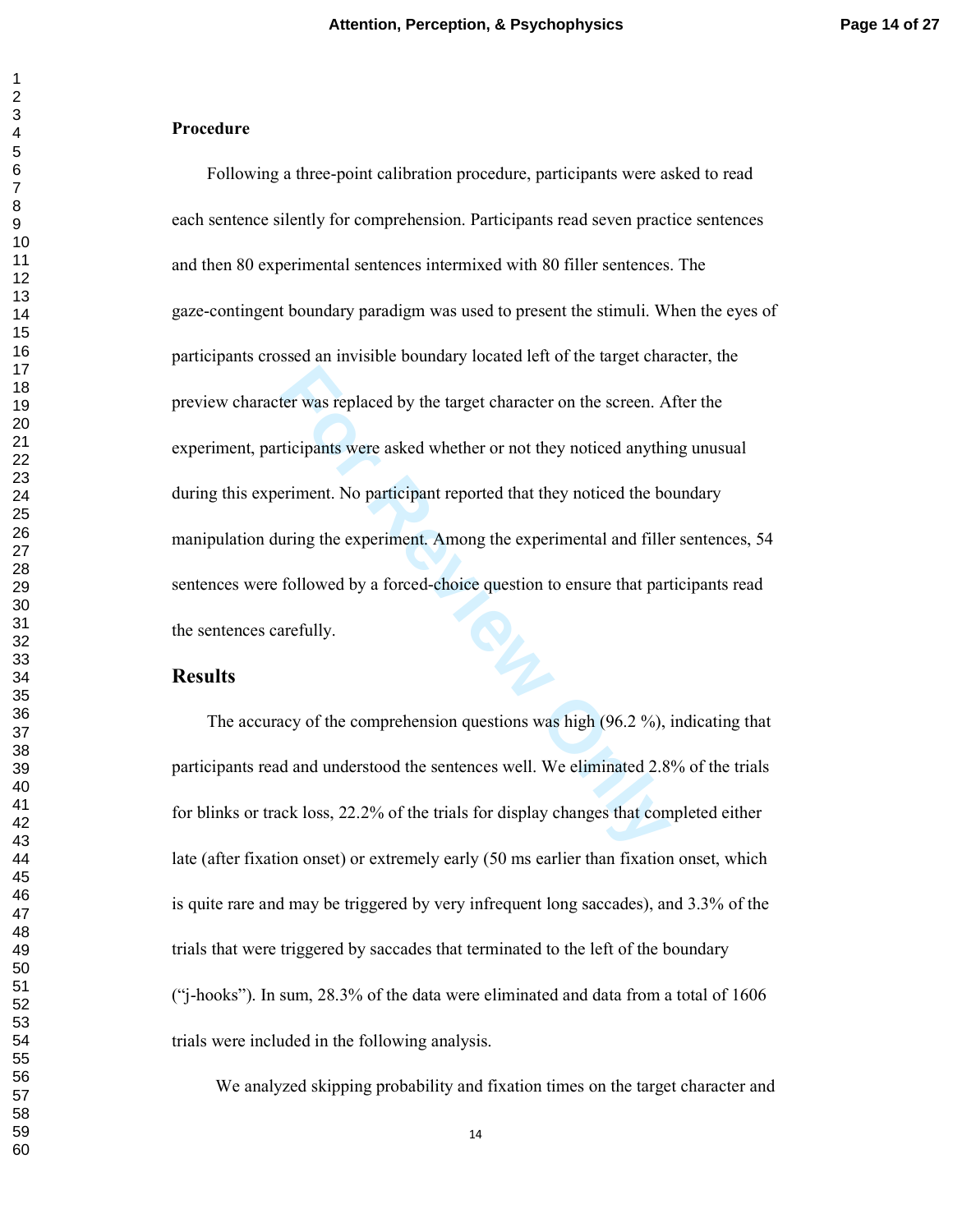**For EX Algorithm** we used to test for the preview effect. Before report contrasts, we conducted an omnibus likelihood-ratio test samine the significance of the main effect. We reported en identity preview condition and o the pre-target region (the two characters before the boundary). In addition, the launch site of the saccades that landed at the target character was also calculated. The analyses were conducted using linear mixed models (LMMs), which were fitted using the *lmer* function from the lme4 package (Version 1.1-7) in the R Environment for Statistical Computing (Version 3.3.1). The preview condition was included as a fixed factor and three treatment contrasts ("的/de" vs. identity; "钓/diao" vs. identity; "乎 /hu" vs. identity) were used to test for the preview effect. Before reporting specific LMM preview contrasts, we conducted an omnibus likelihood-ratio test for the effect of preview to examine the significance of the main effect. We reported the three contrasts between identity preview condition and other preview conditions only when the main effect was significant. For skipping probability, we report regression coefficients ( *b*), standard errors (*SE*), and *z*-values from generalized LMMs using a logit-link. For fixation times, which include *first fixation duration* (*FFD*; the duration of the first first-pass fixation on the target character) and *gaze duration*  (*GD*; the sum of all fixations on the target character before leaving it, including refixations), we calculated regression coefficients ( *b*), standard errors (*SE*), and *t-*values from LMMs on the basis of raw fixation time data. We ran LMMs with participant and item as crossed random effects. Including random slopes for the preview condition over participants and items did not improve the model fit. We do not report *p*-values since it is not clear how to compute the degrees of freedom for *t*-values testing the effect of coefficients in LMMs. However, since we have relatively high numbers of subjects and items, the *t*-values should be approximately normally distributed and can be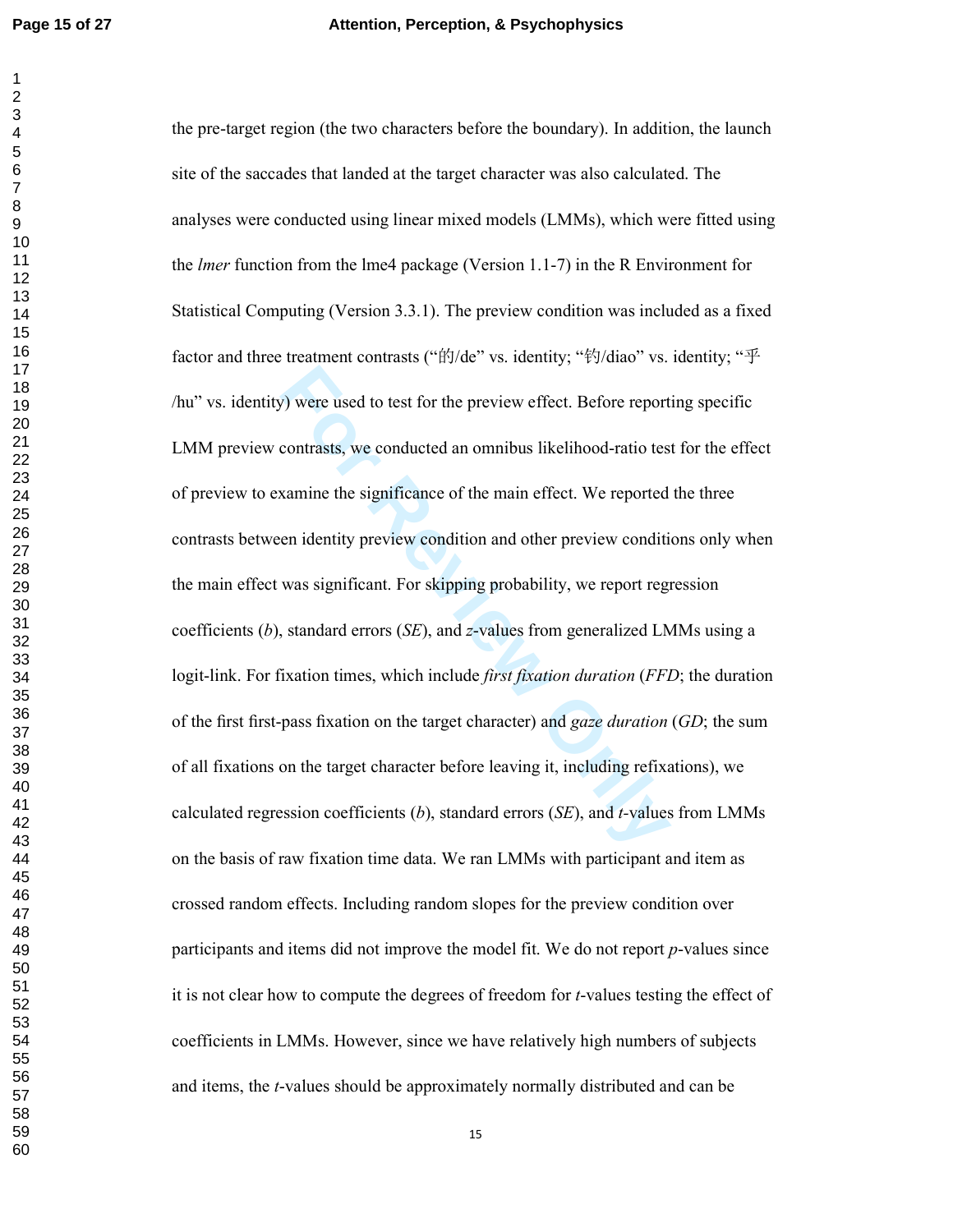interpreted like *z*-values. Therefore, we use the same two-tailed criterion  $|z|$  or  $|t| \ge 1.96$ for *z* and *t*-values in order to test for significance test at the 0.05 α-level. The mean skipping probability, fixation times, and launch site of the four preview conditions are shown in Table 2 and the results of the LMM analyses are shown in Table 3.

#### **Pre-target character**

For model including the preview condition as a factor provent<br>ter fit to the data than the model not including it,  $\chi^2(3)$ =<br>ver, the contrasts between identity preview condition ar<br>ons showed no significant difference ( The result of the omnibus test on FFD, expressed as a chi-squared statistic, showed that the model including the preview condition as a factor provided a significantly better fit to the data than the model not including it,  $\chi^2(3)=11.51$ , *p*=0.009. However, the contrasts between identity preview condition and other preview conditions showed no significant difference ("的/de" vs. identity: 259ms vs. 253ms, *b*=7.65, *SE=*6.71, *t=*1.14; " 钓/diao" vs. identity: 243ms vs. 253ms, *b*=-9.17, *SE=*6.73, *t=*-1.36; 乎/hu" vs. identity: 262ms vs. 253ms, *b=*12.37, *SE=*6.64*, t=*1.86). The results of the omnibus test on skipping probability and GD were nonsignificant (skipping probability:  $\chi^2(3)=1.62$ ,  $p=0.66$ ; GD:  $\chi^2(3)=7.42$ ,  $p=0.06$ ).

#### **Target character**

The results of the omnibus test on skipping probability, FFD, and GD were all significant (skipping probability:  $\chi^2(3)=10.90$ ,  $p=0.012$ ; FFD:  $\chi^2(3)=16.49$ ,  $p<0.001$ ; GD:  $\chi^2(3)=9.80$ ,  $p=0.020$ ) while the result on launch site was nonsignificant,  $\chi^2(3)$ =5.26, *p*=0.154. Readers skipped the previews of " 的/de" more often than the identical previews (0.65 vs. 0.58; *b=*0.37, *SE=*0.15, *z*=2.44). The other preview conditions show no significant difference from the identity condition ("钓/diao" vs. identity: 0.58 vs. 0.58; *b=*0.04, *SE=*0.15, *z*=0.24; " 乎/hu" vs. identity: 0.61 vs. 0.58;

 $\mathbf{1}$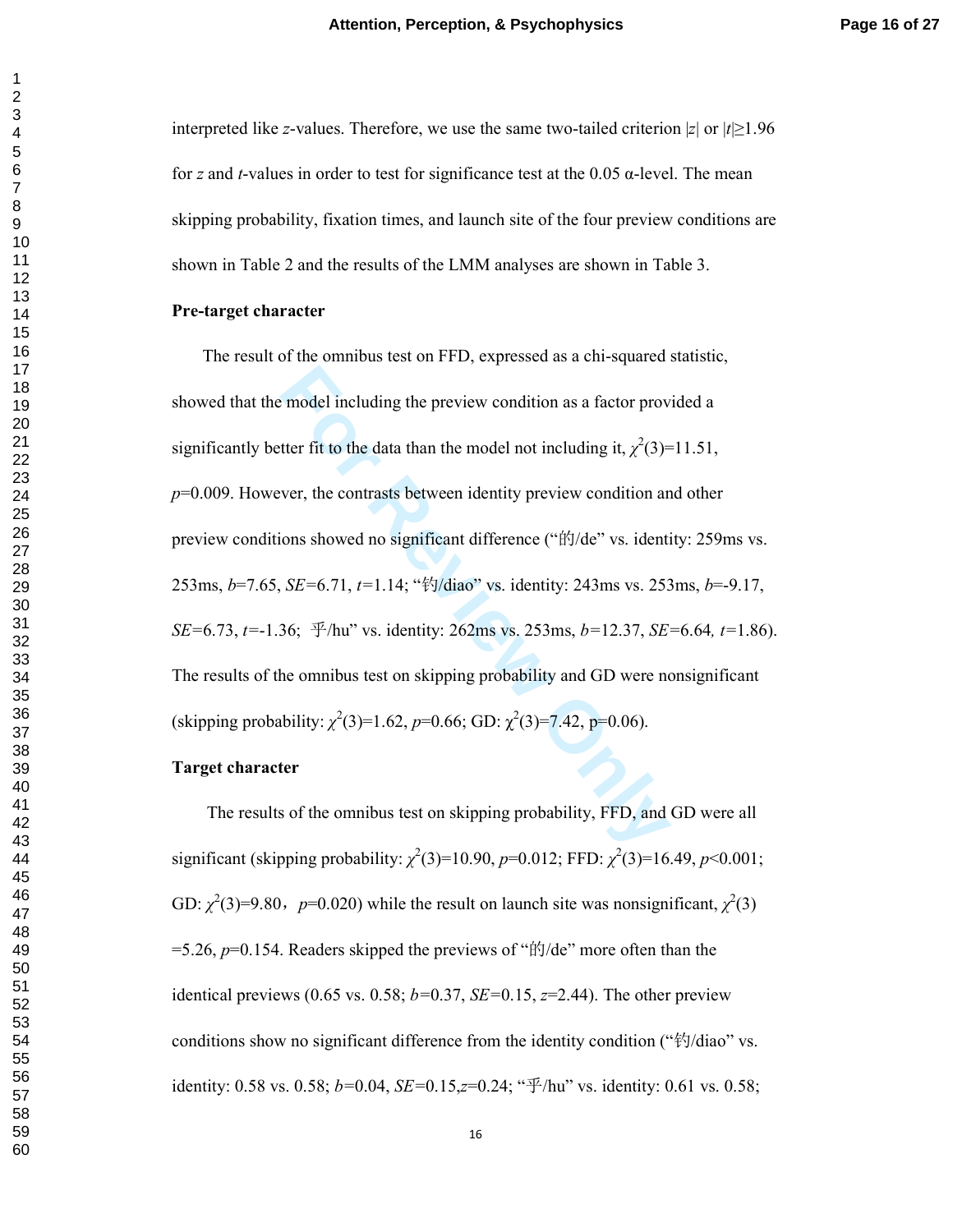*b=*0.23, *SE=*0.15, *z*=1.53). In order to account for any possible effects of target word frequency, we further conducted a supplementary analysis with both target word frequency and the preview manipulation as fixed effects. The result pattern was highly consistent with that of the main analysis (" 的/de" vs. identity: 0.65 vs. 0.58; *b=*0.41, *SE=*0.15, *z*=2.68; " 钓/diao" vs. identity: 0.58 vs. 0.58; *b=*-0.01, *SE=*0.15, *z*=-0.07; " 乎/hu" vs. identity: 0.61 vs. 0.58; *b=*0.26, *SE=*0.15, *z*=1.70).

lay change experiments where the preview condition strong<br>ping probability, it is important to keep in mind that the<br>target word or character reflect only the (minority of) of<br>character was fixated and not skipped. When t In all display change experiments where the preview condition strongly influences skipping probability, it is important to keep in mind that the fixation time measures on the target word or character reflect only the (minority of) cases where the target word or character was fixated and not skipped. When the target character was fixated, readers' FFD and GD on the target character were shorter in the identity condition than in the "钓/diao" and "乎/hu" conditions (FFD: "钓/diao" vs. identity: 245ms vs. 223 ms; *b=*29.94, *SE*=10.30, *t=*2.91; " 乎/hu" vs. identity: 243 ms vs.223 ms; *b=*23.66, *SE*=11.48, *t*=2.06; GD: " 钓/diao" vs. identity: 253 ms vs. 224 ms; *b=*31.99, *SE*=8.53, *t*=3.75; " 乎/hu" vs. identity: 247ms vs.224ms; *b=*29.53, *SE*=8.82,  $t=3.35$ ). There was no significant difference between the " $\text{f}t$ /de" and identity preview conditions in FFD and GD (FFD: 232ms vs. 223ms, *b=*9.57, *SE*=9.15, *t=*1.05; GD: 232ms vs. 224ms, *b=*9.72, *SE*=9.00, *t=*1.08).

# **Discussion**

We investigated the influence of substituting the preview of the third character of a four-character word with the character " 的/de" on skipping probability. The preview of the character "的/de" significantly enhanced the skipping probability in comparison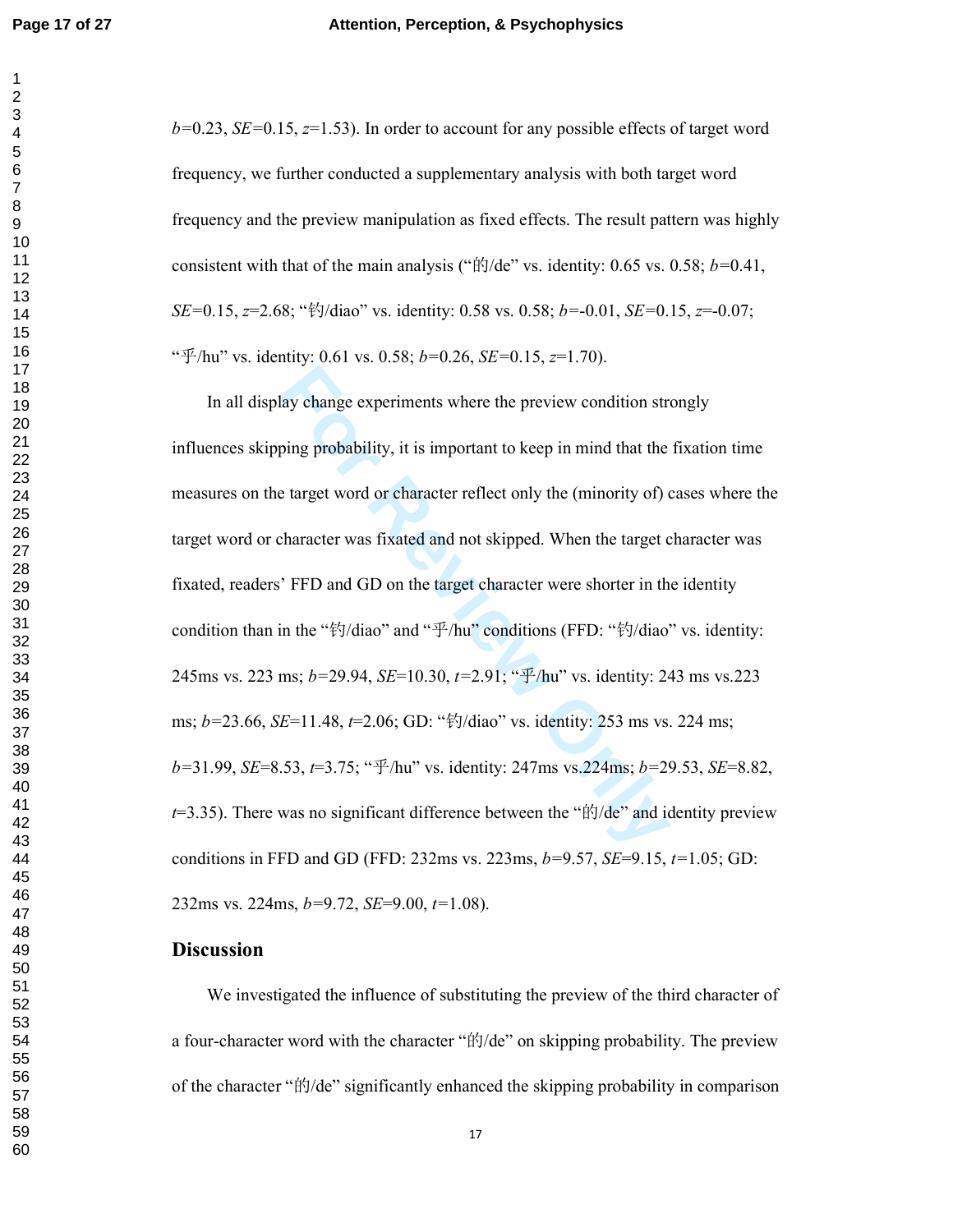with the unsubstituted preview, despite its appearance in the preview resulting in lexical violations at word level. This suggests that readers may decide to skip a previewed character mainly based on how easily it can be processed at character level. Word-level processing does not seem to play a large role in skipping decisions, if any.

**Example 18** decision is based on successful word-level processing<br>
w character. In the experimental preview conditions of t<br>
ing the target character with the unrelated characters "ft"<br>
in" should disrupt the processing o Our results support the character-based skipping hypothesis, and did not support the word-based skipping hypothesis. The word-based skipping hypothesis assumes that the skipping decision is based on successful word-level processing associated with the preview character. In the experimental preview conditions of the current study, substituting the target character with the unrelated characters "的/de", "钓 /diao", or " 乎/hu" should disrupt the processing of the target word, which, according to the word-based skipping hypothesis, should result in a reduction of skipping probability. However, this was not the case. Readers showed higher skipping probability in the "的/de" condition than in the identity condition and showed no significant difference in skipping probability between the identity, "钓/diao", and "乎 /hu" conditions.

On the other hand, the results are consistent with the predictions of the "character based" skipping hypothesis. The character-based skipping hypothesis assumes that Chinese readers decide to skip a previewed character based on character level processing and before integrating it into a word. Thus, they predicts that a character will be more likely to be skipped the easier it can be processed (just as the character " $\frac{d\hat{y}}{dt}$ " in the current study. This is exactly what we observed in the current study.

The results of the current study is consistent with the processing-based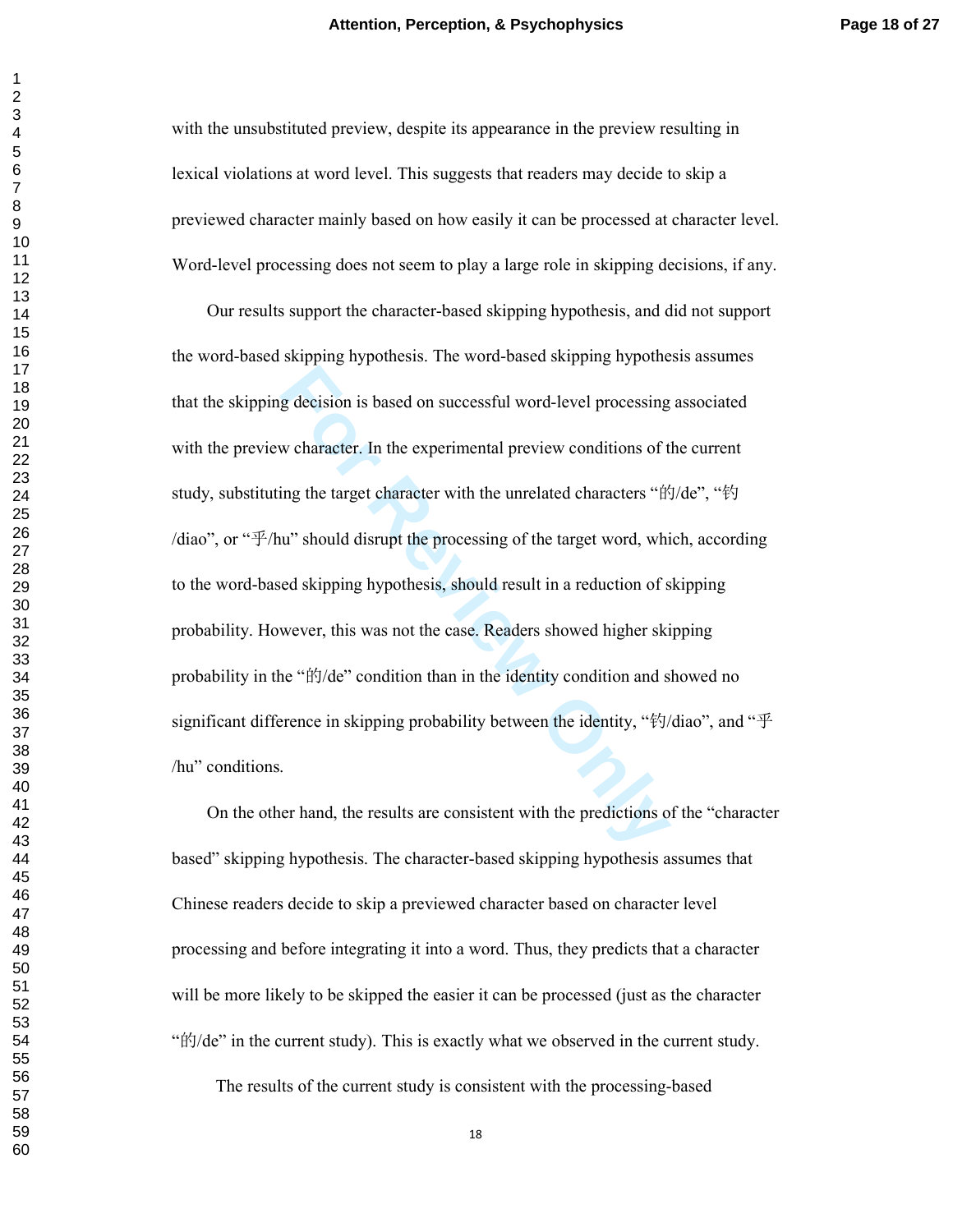#### **Page 19 of 27 Attention, Perception, & Psychophysics**

hypothesis of eye movement control (Li et al., 2011; Wei, Li, & Pollatsek, 2013), which assumes that Chinese readers plan their saccades to process as much information as possible at a given fixation and move their eyes beyond the recognized characters. Thus, if the characters in the parafovea are easy to process, readers should be able to process more characters and, as a consequence, make longer saccades. In the current study, the character " 的/de" is easy to process, thus it is more likely to be processed with parafoveal vision, and thus is more likely to be skipped.

parafoveal vision, and thus is more likely to be skipped.<br>
s also provided evidence on the relationship between paraceprectations of what the next character should be based<br>
(the character-level expectation) in terms of sk Our results also provided evidence on the relationship between parafoveal processing and expectations of what the next character should be based on lexical representations (the character-level expectation) in terms of skipping decisions: We found that automatic skipping of "的/de" previews occurred even though "的/de" was incompatible with the character-level expectation based on the preceding characters of a same word. In our experiment, the preceding characters were highly predictive of the target character – in fact, for each target word, the third character was the only legal continuation after the first two characters. Therefore, the preview character " 的 /de" violated not only the word knowledge of readers but also went against any expectations that they might have formed for the preview character based on the preceding characters. This result is to some extent similar to Abbott et al.'s (2015) results, who found that the-skipping was not reduced in cases where the target word was highly predictable. Therefore, it seems that in both English and Chinese reading, parafoveal processing overrides violations of expectation (at character level or at word level) when it comes to skipping decisions. Note that this does not mean that there is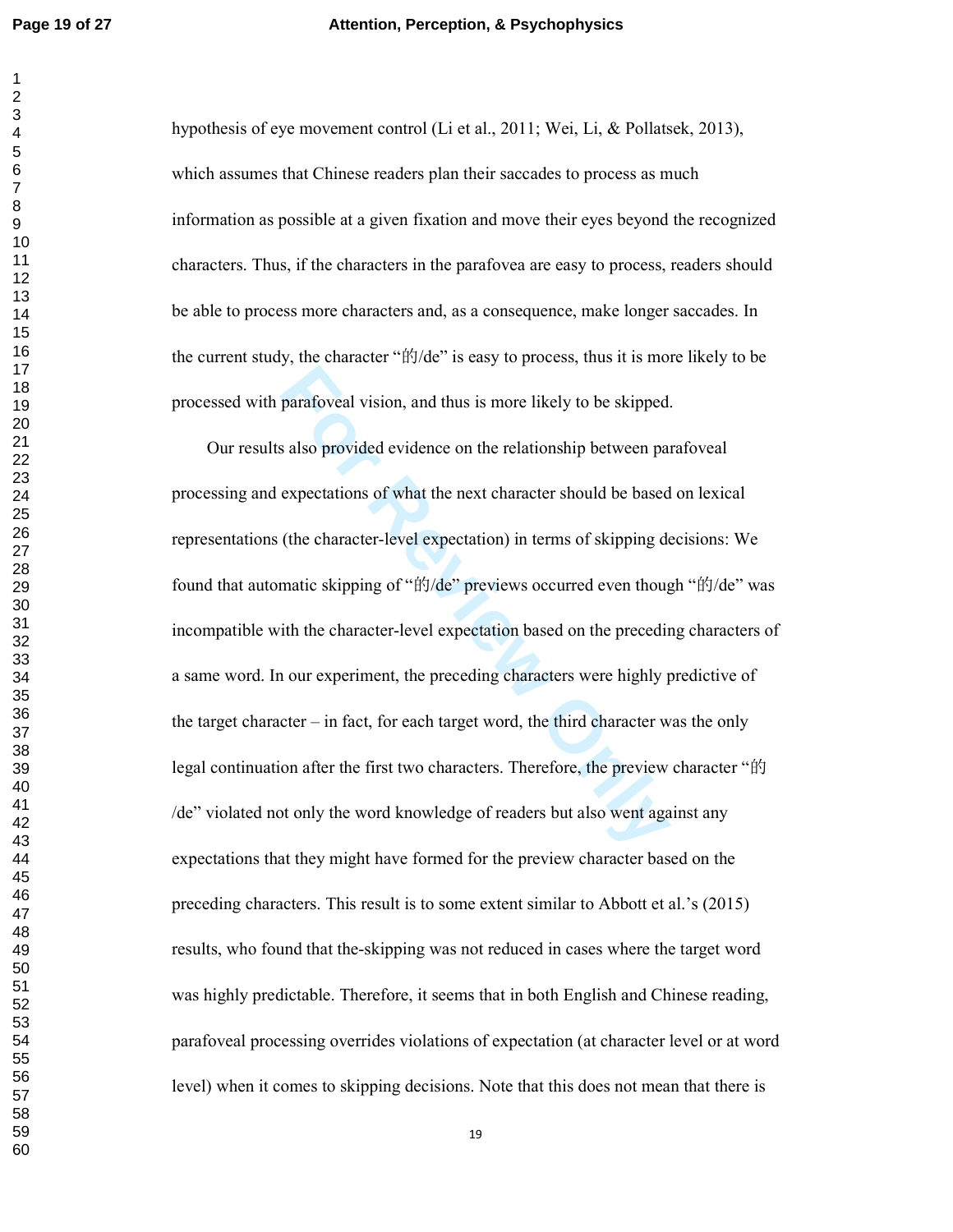no effect of expectations and predictability at all, but when the expectations based on previous processing and the results from current parafoveal processing disagree, it seems that the skipping decision is determined by the parafoveal preview rather than previously generated expectations.

**Example 18** provide the character " $\frac{k}{2}$ /diao", whose visual comportant of the character " $\frac{k}{2}$ /de", did not enhance the skip omparison with the unsubstituted preview, indicating the bility enhancement for " $\frac{k}{2}$ Finally, we used two additional control conditions to test what type of features of " 的/de" other than its extremely high frequency may explain the increase in skipping probability. The preview of the character " 钓/diao", whose visual complexity is highly similar to that of the character " 的/de", did not enhance the skipping probability in comparison with the unsubstituted preview, indicating the skipping-probability enhancement for "的/de" is not due to its low visual complexity. There was a non-significant increase in skipping probability when the preview was the function-word character " $\mathcal{F}/\mathsf{hu}$ " compared to the identical preview condition. If this effect was significant, it might be taken to indicate that the grammatical properties of " 的/de" may contribute to the tendency of readers to skip it. However, it should be noted that the relative high skipping probability of " $\mathcal{F}/\mathsf{hu}$ " may also result from its visual simplicity: it is a single-component character with fewer strokes than " $\frac{d\hat{f}}{dr}$ ' (6 vs. 8) and the actual target characters (6 vs. 7.95; *t*(79)=10.96, *p* < 0.001).

In addition to the skipping probability, we also analyzed the fixation times of the pre-target region and target characters. For the pre-target region, the conditions with incorrect previews did not show longer fixations than the identity preview condition did. Therefore, the observed skipping probability differences between the " 的/de" preview condition and the identity preview condition on the target characters cannot

 $\mathbf{1}$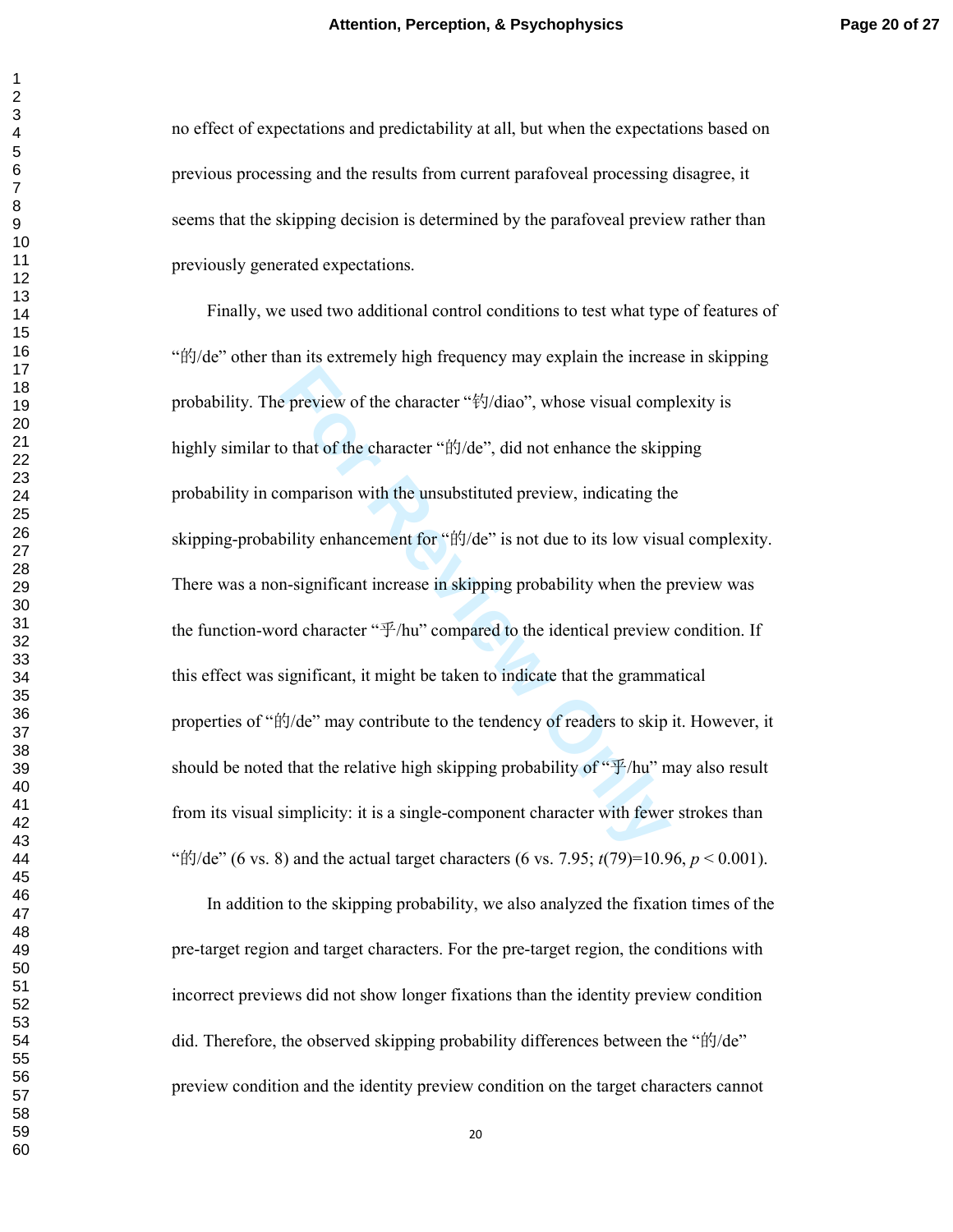e difference between conditions might mainly reflect die<br>
winformation rather than preprocessing of the identical<br>
aracter "ffy/de" has extremely high frequency, its proces<br>
and attract less attention than the processing o be explained according to the fixation time on the pre-target region. The FFDs and GDs on the target character was significantly longer in the " $\frac{4}{3}$ /diao" and " $\frac{4}{3}$ /hu" conditions than in the identity condition. However, there was no significant difference in fixation times between the identity and " 的/de" conditions. If the difference is due to a classic preview benefit effect, it should be equal across the three comparisons between the identity condition and the conditions with display change. Because of this, the fixation-time difference between conditions might mainly reflect disruptions from incorrect preview information rather than preprocessing of the identical character. Because the character " 的/de" has extremely high frequency, its processing might be more automatic and attract less attention than the processing of "钓/diao" and "乎/hu" and thus resulted in less disruption. Risse and Kliegl (2014) observed a similar effect where the frequency of a preview word influenced fixation times after crossing the boundary.

In summary, our results are compatible with the hypothesis that skipping of high-frequency characters such as "的/de" is triggered by character-level preview processing rather than by word-level processing. The preview of the character "的/de" led to an increased skipping probability despite the word-level lexical violations it causes and despite its very low predictability. Our findings indicate that Chinese readers frequently make the decision of skipping a high-frequency character before integrating it into a word.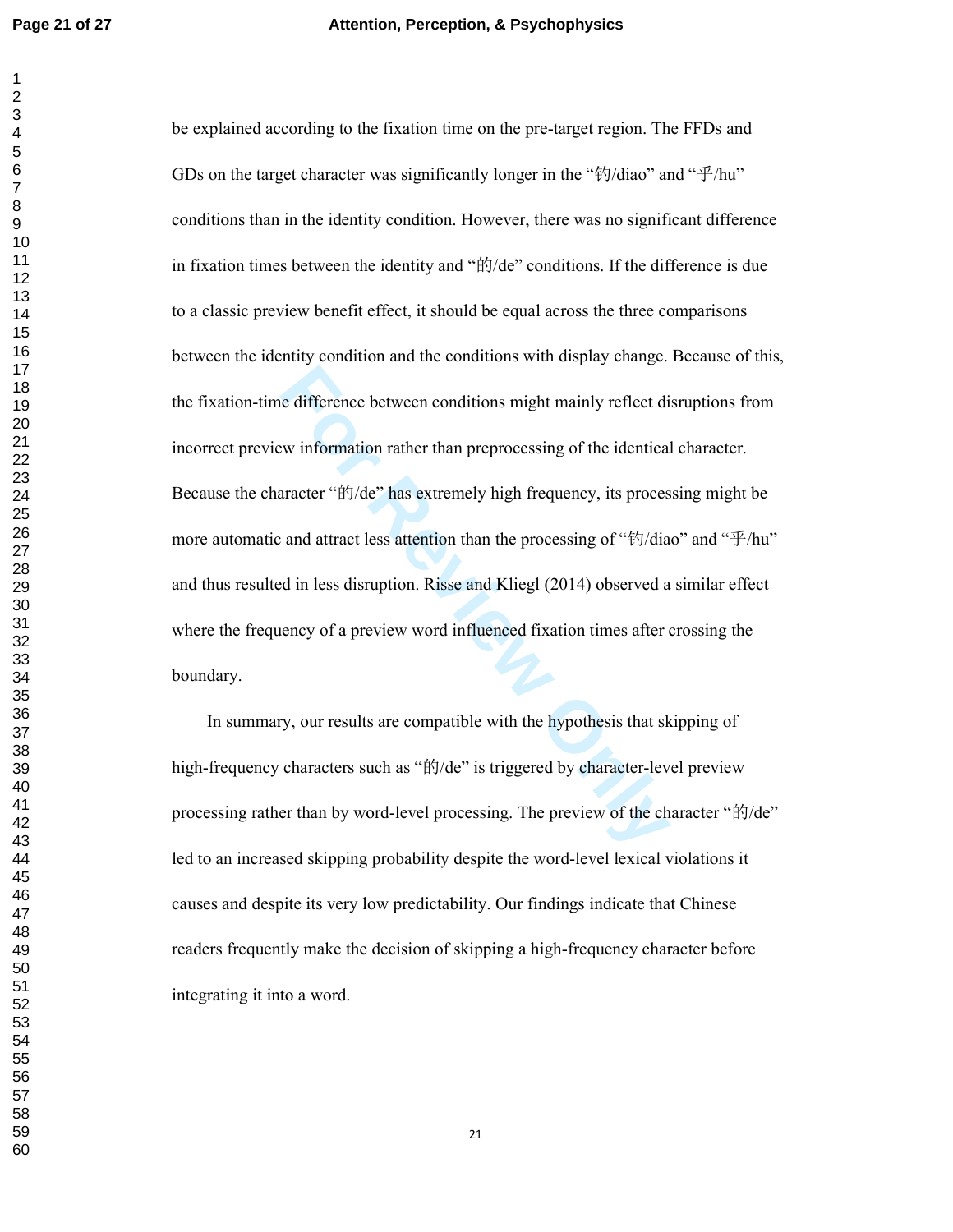# **References**

Abbott, M. J., Angele, B., Ahn, Y. D., & Rayner, K. (2015). Skipping syntactically illegal the previews: The role of predictability. *Journal of Experimental Psychology: Learning, Memory, and Cognition, 41*(6), 1703-1714.

Angele, B., Laishley, A. E., Rayner, K., & Liversedge, S. P. (2014). The effect of high- and low-frequency previews and sentential fit on word skipping during reading. *Journal of Experimental Psychology: Learning, Memory, and Cognition, 40*(4), 1181-1203.

- **Formular of Experimental Psychology: Learning, Memory,**<br> **Formular Additionally**? Journal of Experimental Psychology: Learn<br> **Experimental Psychology: Learn and Cognition, 39(2), 649-662.**<br> **Formular Addition, 39(2), 649** Angele, B., & Rayner, K. (2013). Processing the in the parafovea: Are articles skipped automatically? *Journal of Experimental Psychology: Learning, Memory, and Cognition, 39*(2), 649-662.
- Carpenter, P. A., & Just, M. A. (1983). What your eyes do while your mind is reading. In K. Rayner (Ed.), *Eye movements in reading: Perceptual and language processes* (pp. 275–307). Hillsdale, NJ: Academic Press.

Chinese Academy of Social Sciences (2012). 现代汉语词典 (第六版) [The

Contemporary Chinese Dictionary], 6th Edn. Beijing: The Commercial Press.

Chinese Linguistic Data Consortium. (2003). 现代汉语通用词表 [Chinese lexicon] (CLDC-LAC-2003-001). Beijing, China: Tsinghua University, State Key Laboratory of Intelligent Technology and Systems, and Chinese Academy of Sciences, Institute of Automation.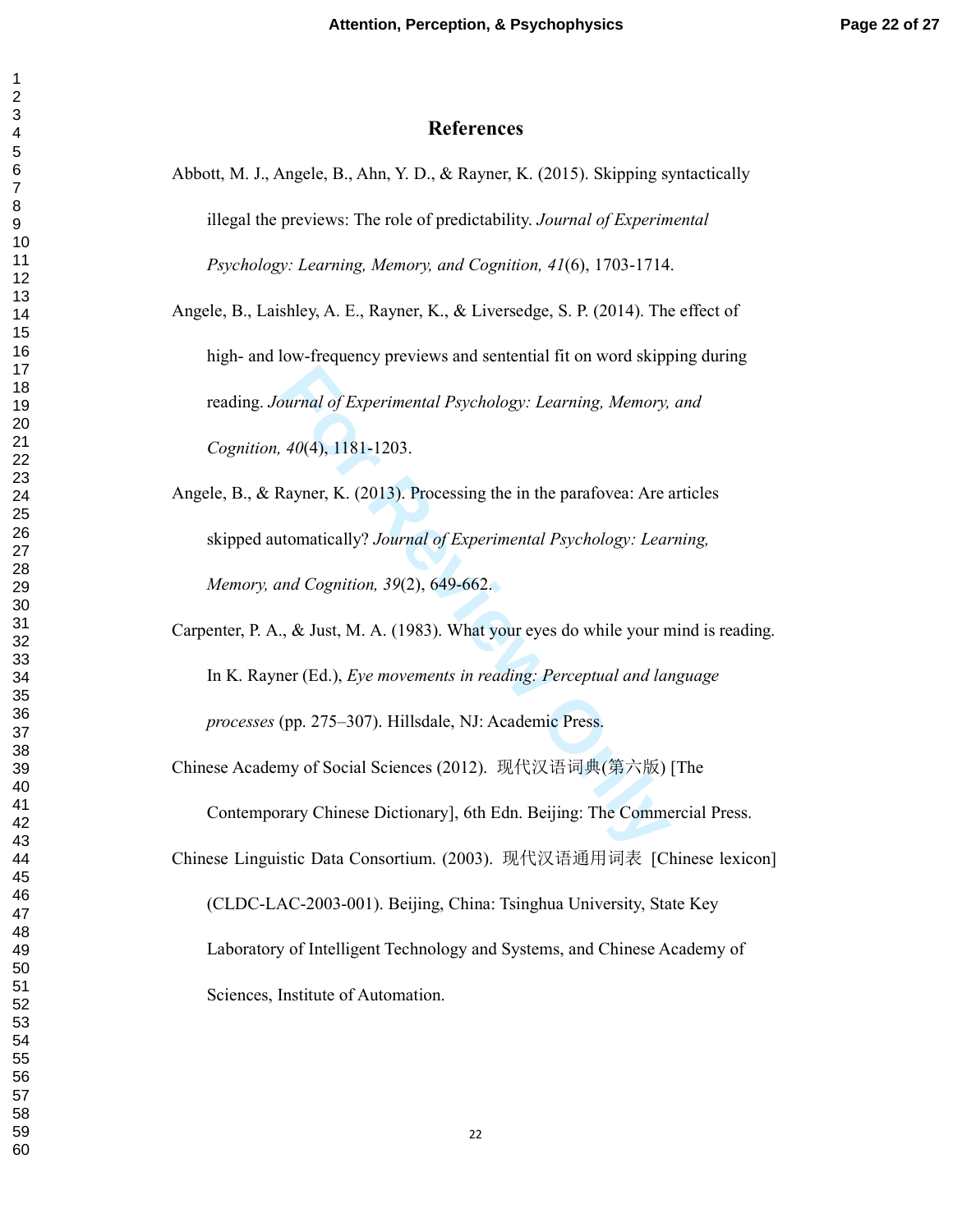- Inhoff, A. W., & Liu, W. (1997). The perceptual span during the reading of Chinese text. In H.-C. Chen (Ed.), *The cognitive processing of Chinese and related Asian languages*. Hong Kong: Chinese University Press.
- Inhoff, A. W., & Liu, W. (1998). The perceptual span and oculomotor activity during the reading of Chinese sentences. *Journal of Experimental Psychology: Human Perception and Performance, 24*(1), 20-34.
- **Formular Solution**, K. (2014). Reading is 1<br>
For Review Costs disparate writing systems: a systematic characteriza<br>
characters influence eye movements in Chinese reading<br>
tal Psychology: General, 143(2), 895-913.<br>
& Rayne Li, X., Bicknell, K., Liu, P., Wei, W., & Rayner, K. (2014). Reading is fundamentally similar across disparate writing systems: a systematic characterization of how words and characters influence eye movements in Chinese reading. *Journal of Experimental Psychology: General, 143*(2), 895-913.
- Li, X., Liu, P., & Rayner, K. (2011). Eye movement guidance in Chinese reading: Is there a preferred viewing location? *Vision Research, 51*(10), 1146–1156.
- Liversedge, S. P., Zang, C., Zhang, M., Bai, X., Yan, G., & Drieghe, D. (2014). The effect of visual complexity and word frequency on eye movements during Chinese reading. *Visual Cognition, 22*(3-4), 441–457.
- Ma, G., & Li, X. (2015). How character complexity modulates eye movement control in Chinese reading. *Reading and Writing, 28*(6), 747-761.

Rayner, K. (1975). The perceptual span and peripheral cues in reading. *Cognitive Psychology, 7*(1), 65-81.

Rayner, K. (1998). Eye movements in reading and information processing: 20 years of research. *Psychological Bulletin, 124*(3), 372-422.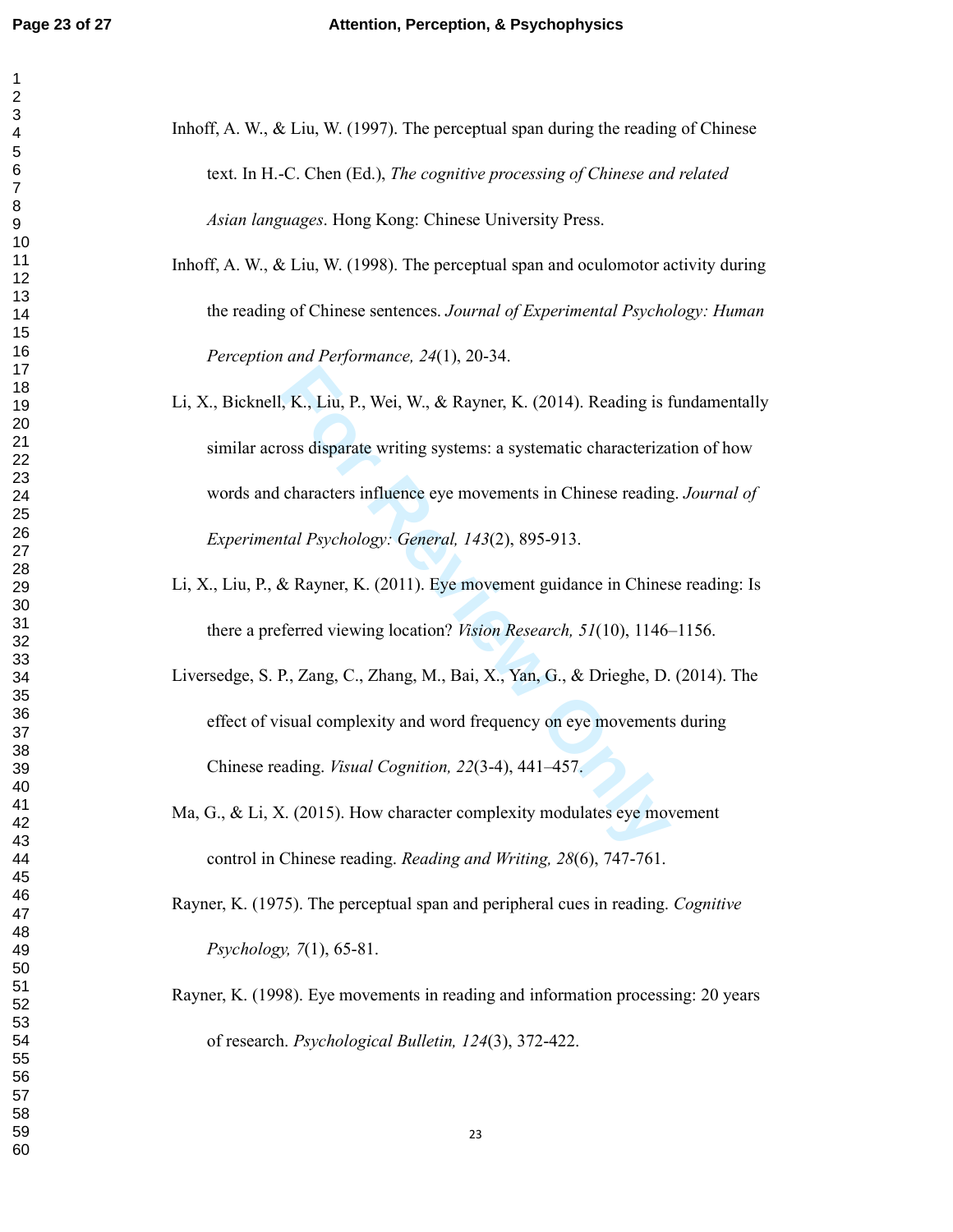- Reichle, E. D., Pollatsek, A., & Rayner, K. (2006). E–Z Reader: A cognitive-control, serial-attention model of eye-movement behavior during reading. *Cognitive Systems Research, 7*(1), 4-22.
- Risse, S., & Kliegl, R. (2014). Dissociating preview validity and preview difficulty in parafoveal processing of word n + 1 during reading. *Journal of Experimental Psychology: Human Perception and Performance*, *40*(2), 653–668.
- **For Review A. Sun, D., Li, D., & Xing, H. (1997). Introduction to tem of modern Chinese study. In M. Hu (Ed.),** *Paper co***<br>** *For Review Orld Chinese teaching symposium* **(pp. 459–466). Beijin<br>
iversity Press.<br>
McConkie, G.** Sun, H., Huang, J., Sun, D., Li, D., & Xing, H. (1997). Introduction to language corpus system of modern Chinese study. In M. Hu (Ed.), *Paper collection for the fifth world Chinese teaching symposium* (pp. 459–466). Beijing, China: Peking University Press.
- Tsai, C. H., & McConkie, G. W. (1995). *The perceptual span in reading Chinese text: A moving window study.* Paper presented at the Seventh International Conference on the Cognitive Processing of Chinese and Other Asian Languages, Hong Kong.
- Wei, W., Li, X., & Pollatsek, A. (2013). Word properties of a fixated region affect outgoing saccade length in Chinese reading. *Vision Research, 80*, 1-6.
- Zang, C., Zhang, M., Bai, X., Yan, G., Angele, B., & Liversedge, S.P. (in press). The skipping of the structural particle de ( 的) in Chinese reading. *The Quarterly Journal of Experimental Psychology* .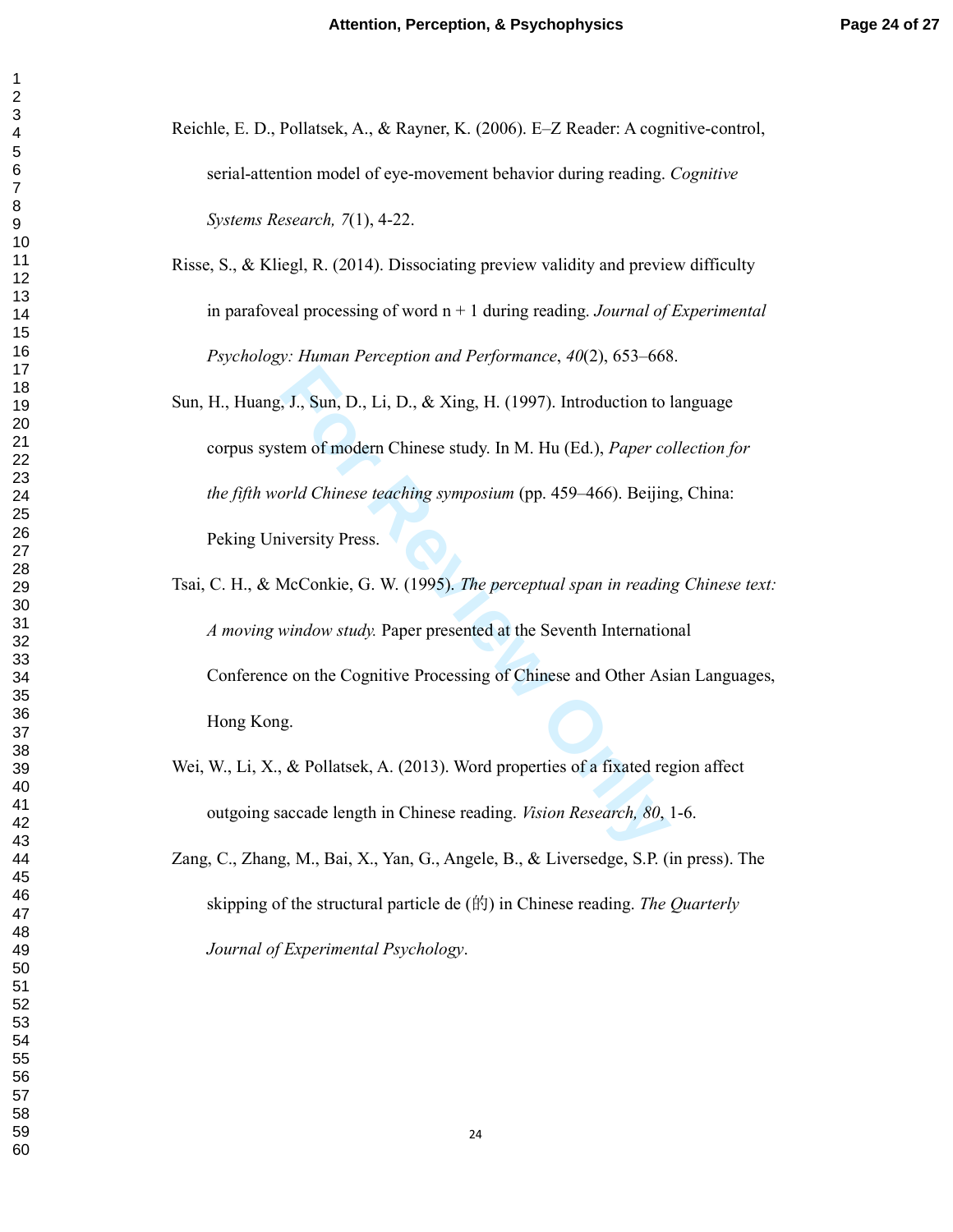$\overline{1}$ 

| 1                             |
|-------------------------------|
| $\overline{2}$                |
|                               |
|                               |
|                               |
|                               |
|                               |
|                               |
|                               |
|                               |
|                               |
|                               |
|                               |
|                               |
|                               |
|                               |
|                               |
|                               |
|                               |
|                               |
|                               |
|                               |
|                               |
|                               |
|                               |
|                               |
|                               |
|                               |
|                               |
|                               |
|                               |
|                               |
|                               |
|                               |
|                               |
|                               |
|                               |
|                               |
|                               |
|                               |
|                               |
|                               |
|                               |
|                               |
| 40                            |
| 41                            |
| 4                             |
| $\overline{4}$                |
| Ś                             |
| 44                            |
| 45                            |
| 46                            |
| 47                            |
| 48<br>$\overline{\mathbf{3}}$ |
| 49                            |
| 50                            |
|                               |
| 51                            |
| 52                            |
| E<br>$\overline{\mathbf{3}}$  |
| 54                            |
| 55                            |
| 56                            |
| 57                            |
| 58                            |
|                               |

59 60

| Table 1. An example of experimental stimuli of the four preview conditions. |  |  |
|-----------------------------------------------------------------------------|--|--|
|                                                                             |  |  |

|                    | Character     | <b>Stroke</b> |                          |  |  |  |  |  |
|--------------------|---------------|---------------|--------------------------|--|--|--|--|--|
| Preview            | frequency of  | number of     | Example sentences        |  |  |  |  |  |
| conditions         | the preview   | the preview   |                          |  |  |  |  |  |
|                    | character     | character     |                          |  |  |  |  |  |
| identity           | 192.5 $\pm$   | $8.0 \pm 2.4$ | 我欣赏他不人云 亦云的勇气, 有与众不同的胆识。 |  |  |  |  |  |
|                    | 165.0         |               |                          |  |  |  |  |  |
| 的 $(de)$           | $22797 \pm 0$ | $8 + 0$       | 我欣赏他不人云 的云的勇气,有与众不同的胆识。  |  |  |  |  |  |
| 钓(diao)            | $23+0$        | $8\pm0$       | 我欣赏他不人云 钓云的勇气, 有与众不同的胆识。 |  |  |  |  |  |
| $\mathcal{F}$ (hu) | $162 + 0$     | $6\pm0$       | 我欣赏他不人云 乎云的勇气, 有与众不同的胆识。 |  |  |  |  |  |

*Note*: The character frequency and stoke number were presented in form of Mean  $\pm$ 

Standard Deviation. Character in bold are characters in the target region. The English

translation of the example sentence is: I admire his distinctive courage and that he

does not follow the herd. The vertical black line represents an invisible boundary.

When the eyes crossed the boundary, the preview character was replaced by the

target character.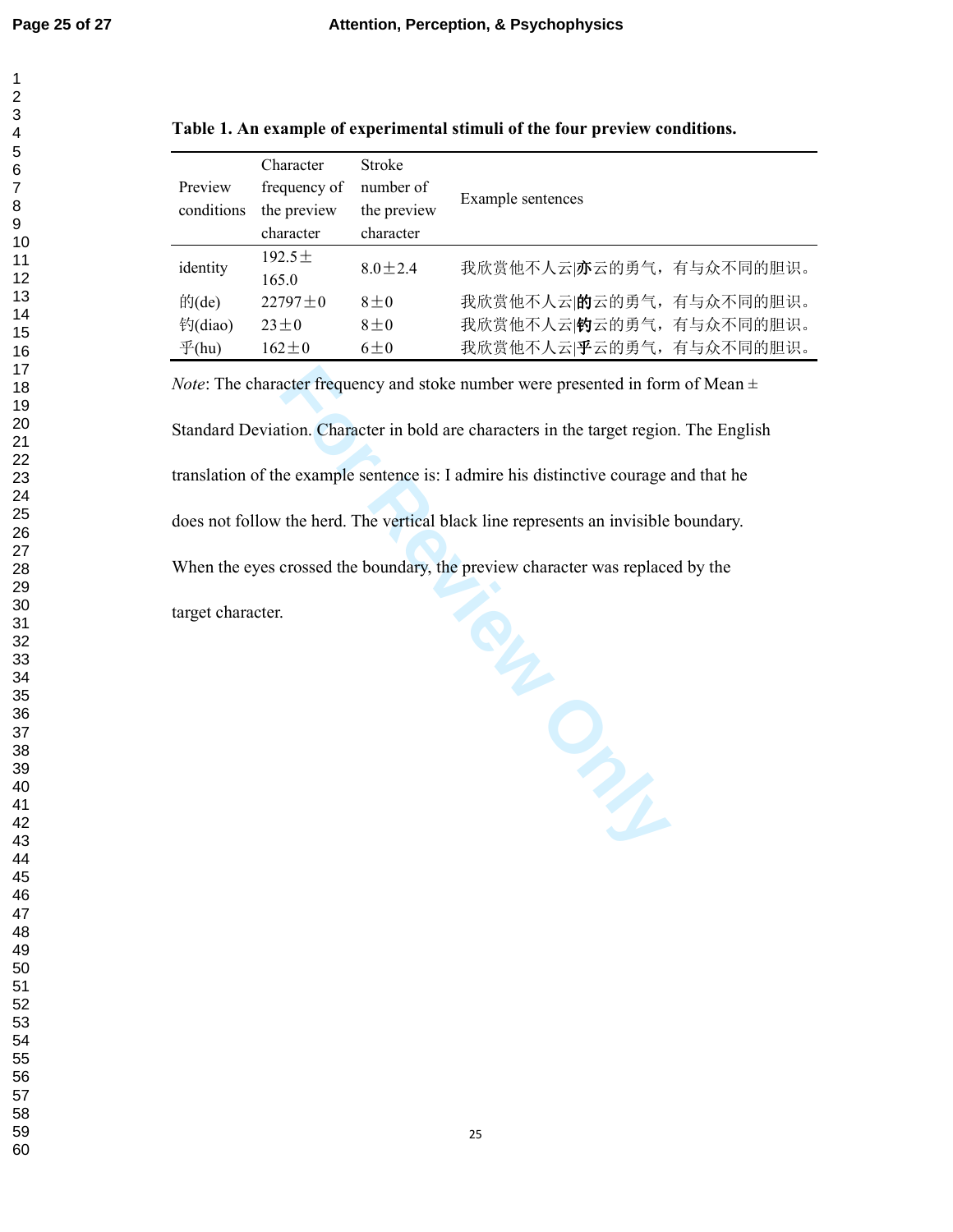| 1                    |
|----------------------|
| $\overline{c}$       |
|                      |
|                      |
|                      |
|                      |
|                      |
|                      |
|                      |
|                      |
|                      |
|                      |
|                      |
|                      |
|                      |
|                      |
|                      |
|                      |
|                      |
|                      |
|                      |
|                      |
|                      |
|                      |
|                      |
|                      |
|                      |
|                      |
|                      |
|                      |
|                      |
|                      |
|                      |
|                      |
|                      |
|                      |
|                      |
|                      |
|                      |
|                      |
|                      |
|                      |
| 40                   |
| 41                   |
| 42                   |
| $\overline{4}$<br>\$ |
| 44                   |
|                      |
| 45                   |
| 46                   |
| 47                   |
| 48                   |
| 49                   |
| 50                   |
| $\mathbf{51}$<br>Į   |
| 52                   |
| 53<br>3              |
| 54                   |
| 55                   |
|                      |
| 56                   |
| 57                   |
| .<br>58              |

59 60

| Table 2. Condition means for the pre-target region and the target character |  |
|-----------------------------------------------------------------------------|--|
|-----------------------------------------------------------------------------|--|

|                         |               | Type of preview |                |                    |
|-------------------------|---------------|-----------------|----------------|--------------------|
|                         | identity      | 的(de)           | 钓(diao)        | $\mathcal{F}$ (hu) |
| Pre-target region       |               |                 |                |                    |
| Skip probability        | $21\%$ (3.2%) | $24\% (3.2\%)$  | $24\%$ (4 1\%) | $21\%$ (3.2%)      |
| First fixation duration | 253(8.13)     | 259 (8.74)      | 243(8.65)      | 262(8.01)          |
| Gaze duration           | 282(11.96)    | 285(10.26)      | 263(10.46)     | 280(10.48)         |
| Target character        |               |                 |                |                    |
| Skip probability        | 58% (4.2%)    | $65\% (2.8\%)$  | $58\% (3.7\%)$ | $61\%$ (3.4%)      |
| First fixation duration | 223(7.00)     | 232 (8.46)      | 245(8.11)      | 243 (9.64)         |
| Gaze duration           | 224 (7.12)    | 232(8.46)       | 253(10.80)     | 247 (9.54)         |
| Launch site             | 2.53(0.16)    | 2.71(0.16)      | 2.50(0.17)     | 2.45(0.13)         |

*Note*. Standard errors are in parentheses.